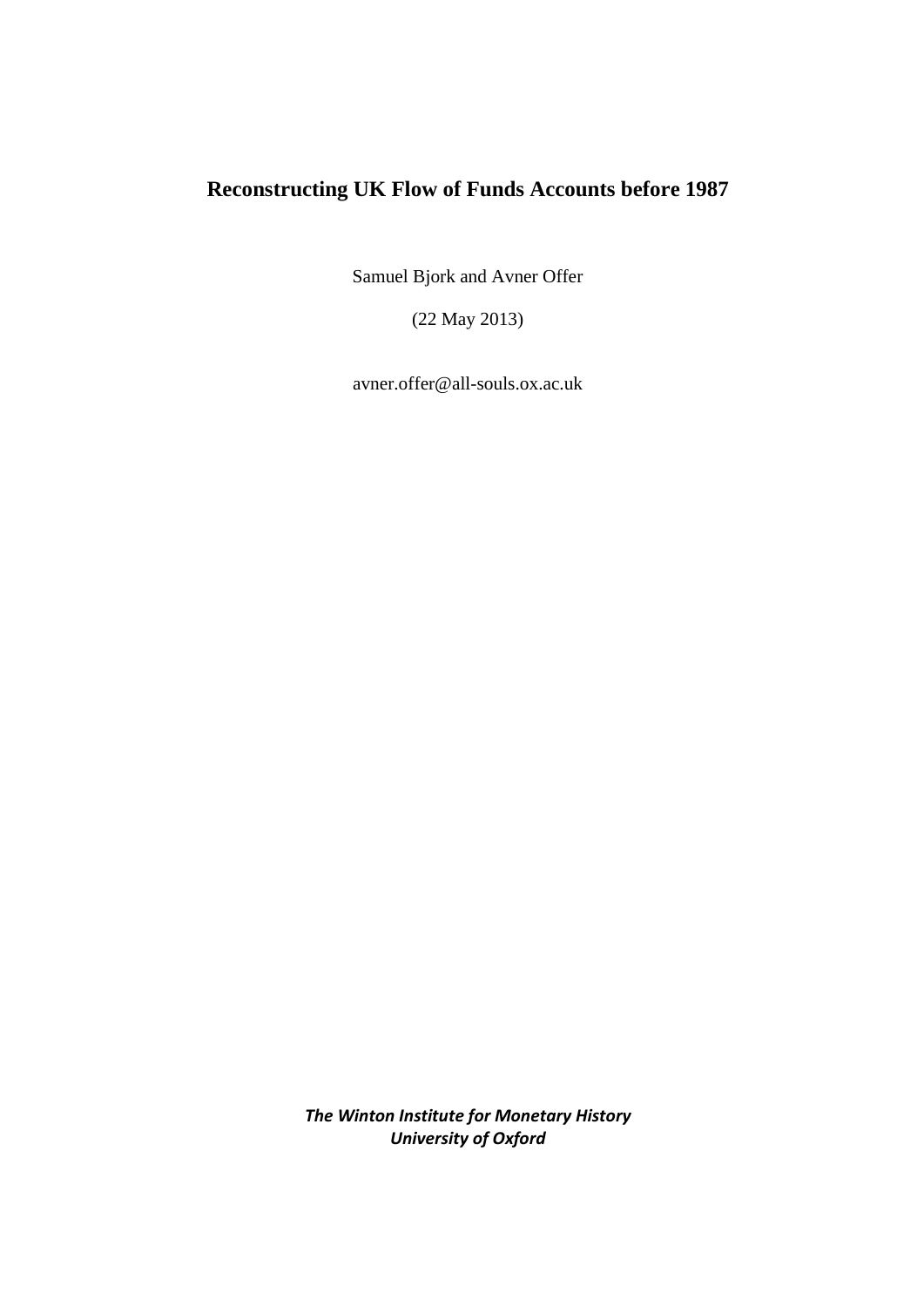### **Reconstructing the UK Flow of Funds Accounts before 1987[1](#page-1-0)**

Samuel Bjork and Avner Offer

(All Souls College, University of Oxford) avner.offer@all-souls.ox.ac.uk

#### **Summary**

Flow of funds accounts record the financial flows among sectors of an economy. They make it possible to trace intersectoral financial dependencies, to evaluate the financial effects of government policies, and to specify and test theoretical models, among other applications. A standard framework for structuring flow of funds data was developed in the United States in the 1950s and adopted, with some variations, by the UK in the early 1960s. Efforts to coordinate international flow of funds data collection and reporting frameworks continue to this day, with periodic revisions to the international accounting standards.

The 2008 financial crisis highlighted the importance of monitoring financial assets in the personal and banking sectors; it also exposed gaps in the data. These gaps motivated a pilot study to identify and evaluate the problem, funded by the Winton Institute for Monetary History at Oxford. In the first phase, we confirmed the widespread perception that historical flow of funds data in the UK are largely inaccessible. Partly this is due to the fact that flow of funds data in the UK have been collected at a higher level of aggregation relative to the United States. More consequential, however, was the conversion in 1997 to a new accounting standard (ESA95) for the UK financial and national accounts, conducted by the Office of National Statistics (ONS). This transformation required a revision of historical financial and capital accounts data, but this revision was completed only as far back at 1987. Rather than leaving pre-1987 datasets available in non-ESA95 format, the ONS instead appears to have lost many previous datasets, including some of the flow of funds series relevant here, and they are no longer publicly available.

We evaluate what would be required to reconstruct the missing flow of funds data. Some work has already carried out by Brian Martin of Cambridge (Martin 2009). The gaps in the publicly available national and financial accounts mean that the

<span id="page-1-0"></span> <sup>1</sup> Thanks to the Winton Institute for Monetary History and to its director Prof. Nicholas Mayhew for financial support, and to Anne Harrison for invaluable guidance.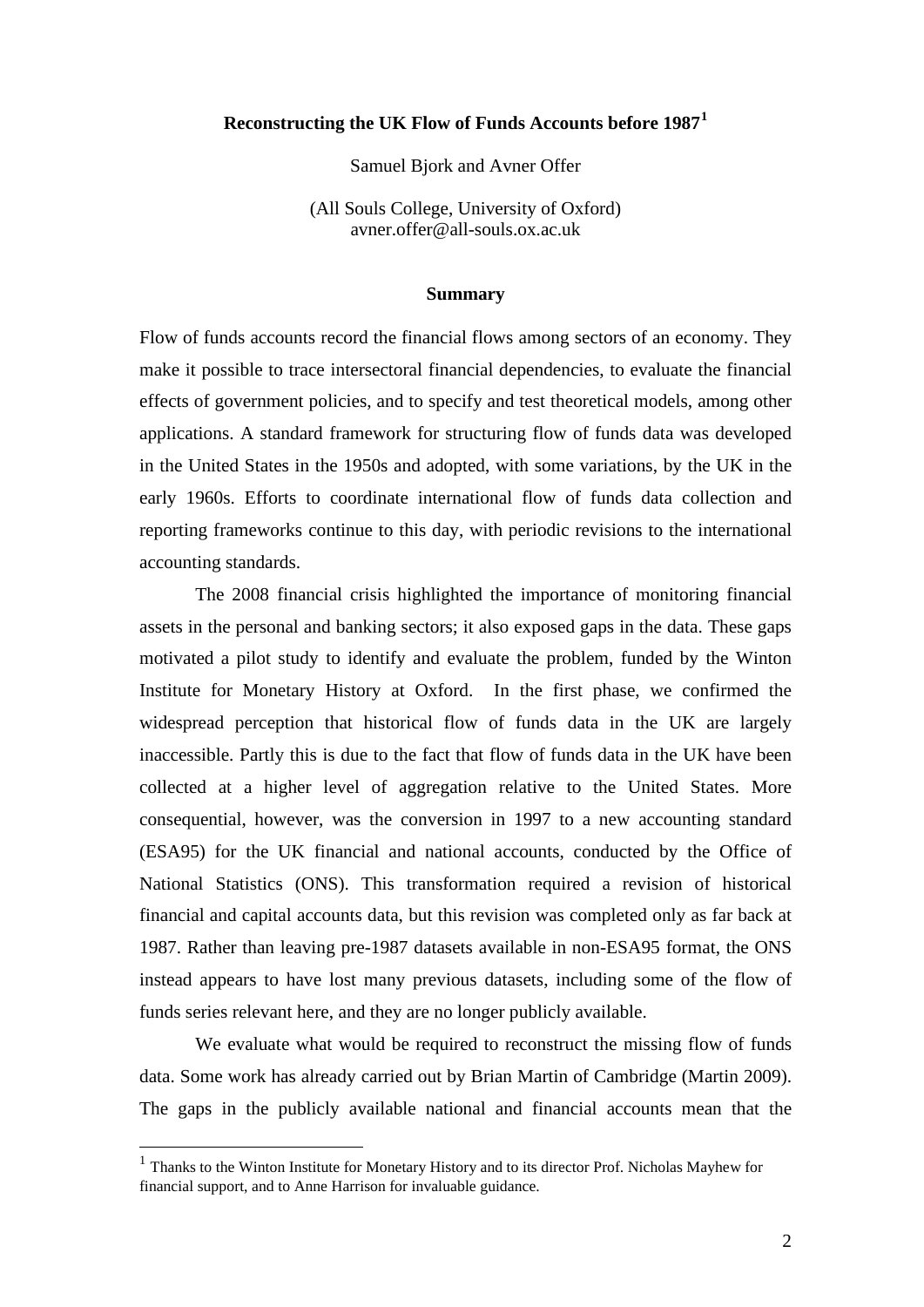proposed task of reconstructing historical intersectoral financial flows is both easier and more difficult than initially expected: easier because much of the requisite raw data are available in hard-copy publications; harder, because reconciling these datasets over the long term is likely to be technically difficult. We suggest a program for redigitizing the historical financial statistics datasets and reconciling them. This project will provide useful data to economists, economic historians and policy-makers; it may also help to prevent any additional loss of historical time series as the ONS adopts further accounting revisions in the coming years.

#### **Introduction to the Flow of Funds**

#### *Technical overview*

Flow of funds accounts document the financial flows among sectors of an economy. The capital accumulation account component of these transactions records the savings/investments and expenditures of disaggregated sectors; these transactions sum to the sectorized set of net values reported in standard National Income Accounts.<sup>[2](#page-2-0)</sup> The capital finance account (often simply called the financial account) component of these transactions, sometimes called the Sources and Uses of Funds, contains information about net flows of financial assets and liabilities within sectors; $<sup>3</sup>$  $<sup>3</sup>$  $<sup>3</sup>$  these flows sum to</sup> zero across an economy, as transfers net out and current and capital expenditures should sum to factor incomes. These financial flows constitute the core of flow of funds analysis. More sophisticated financial account data are often structured according to from-whom-to-whom (or to-whom-from-whom) frameworks, which contain information about both the size and the direction of flows, thereby providing a means of identifying borrowers and lenders within an economy. These from-whom-towhom tables have never been compiled in the UK, but represent the purest—and most useful—form of the flow of funds accounts. The quadruple entry principle provides the bookkeeping counterpart to this conceptual to-whom-from-whom framework: changes to financial sources in one sector must be accompanied by concomitant changes in the financial uses in that same sector and in source and use changes in the sector affected

<span id="page-2-0"></span><sup>&</sup>lt;sup>2</sup> Note that this use of 'capital account' derives from IMF definitions; in the US, the 'capital account' is often taken to encompass both the capital and financial accounts of the IMF usage.

<span id="page-2-1"></span><sup>3</sup> *Sources-uses statements* usually refer to flow of funds-type accounts for individual or corporate transfer (Green and Murinde 2003).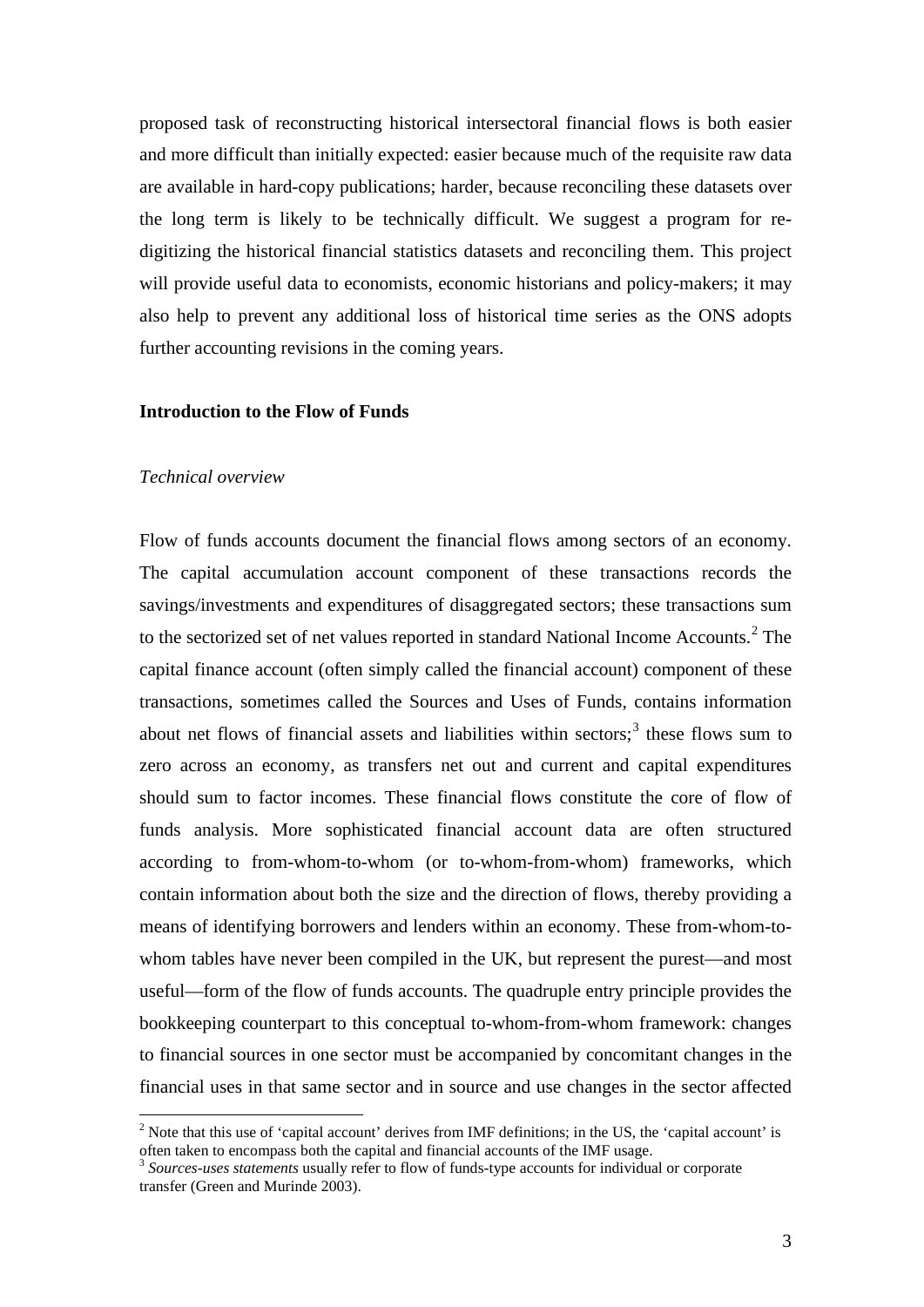by the original financial change. Such detailed data are useful to policy makers, but are also more cumbersome for central banks to collect and for institutions to report; in the UK, criteria for data collection requirements have been subjected to cost-benefit analysis, based on perceived policy utility of additional statistics.<sup>[4](#page-3-0)</sup> Consequently, for example, UK data do not report the magnitudes of inter-sectoral flows, only the net balances. Unlike USA statistics, they do not break down the personal sector by income, which provides an incomplete view of the social impact of financial flows.

The presentation of flow of funds data was standardized in the United States in the 1950s and adopted subsequently by the UN System of National Accounts (United Nations Statistical Office 1968). The general framework of the SNA, revised most recently in 2008, continues to provide the international structure for flow of funds accounts, the coordination of which has taken on added importance in the wake of the 2008 financial crisis. Standard matrix formats represent a financial asset in each row (*i*) and a different sector in each column (*j*); each entry (*i*, *j*) represents the net flows of an individual asset class in  $(+)$  and out  $(-)$  of a sector during a set time-period. To-whomfrom-whom accounts give this magnitude a direction. Column sums provide the basis for national income accounts (summing to each sector's Net Acquisition of Financial Assets (NAFA; i.e., its surplus or deficit), though in practice such sums are notoriously error-prone));<sup>[5](#page-3-1)</sup> row sums should sum to zero. Variations exist within this general account structure; for example, the early UK statistics adopted a 'net' approach to transactions, which lumped together sales and purchases of assets for each sector, thus obscuring transaction counterparties (Bain 1973). Most other variations relate to the definitions and detail of different sectors and the organization of the tables. Flow of funds analysis is as much about structuring data in this way—which allows for the ready interpretation of sectoral interdependencies—as it is about the collection of relevant information, though the resulting data series for financial instruments are useful to researchers outside the context of sources and uses tables as well.

<span id="page-3-0"></span><sup>&</sup>lt;sup>4</sup> The utility of flow of funds data is proportional to its level of detail. Counterparty information about financial liabilities, for example, provides greater insight into threats to financial stability than does 'unidentified' net aggregate data, and financial imbalances may remain hidden if asset categories are not appropriately specific or if intrasectoral trends are 'netted' out.<br>
<sup>5</sup> Sector NAFAs are determined either by summing assets and liabilities, or by differencing gross

<span id="page-3-1"></span>investment (plus net capital transfers) and gross saving. In theory, both methods should give the same result; in practice, they do not.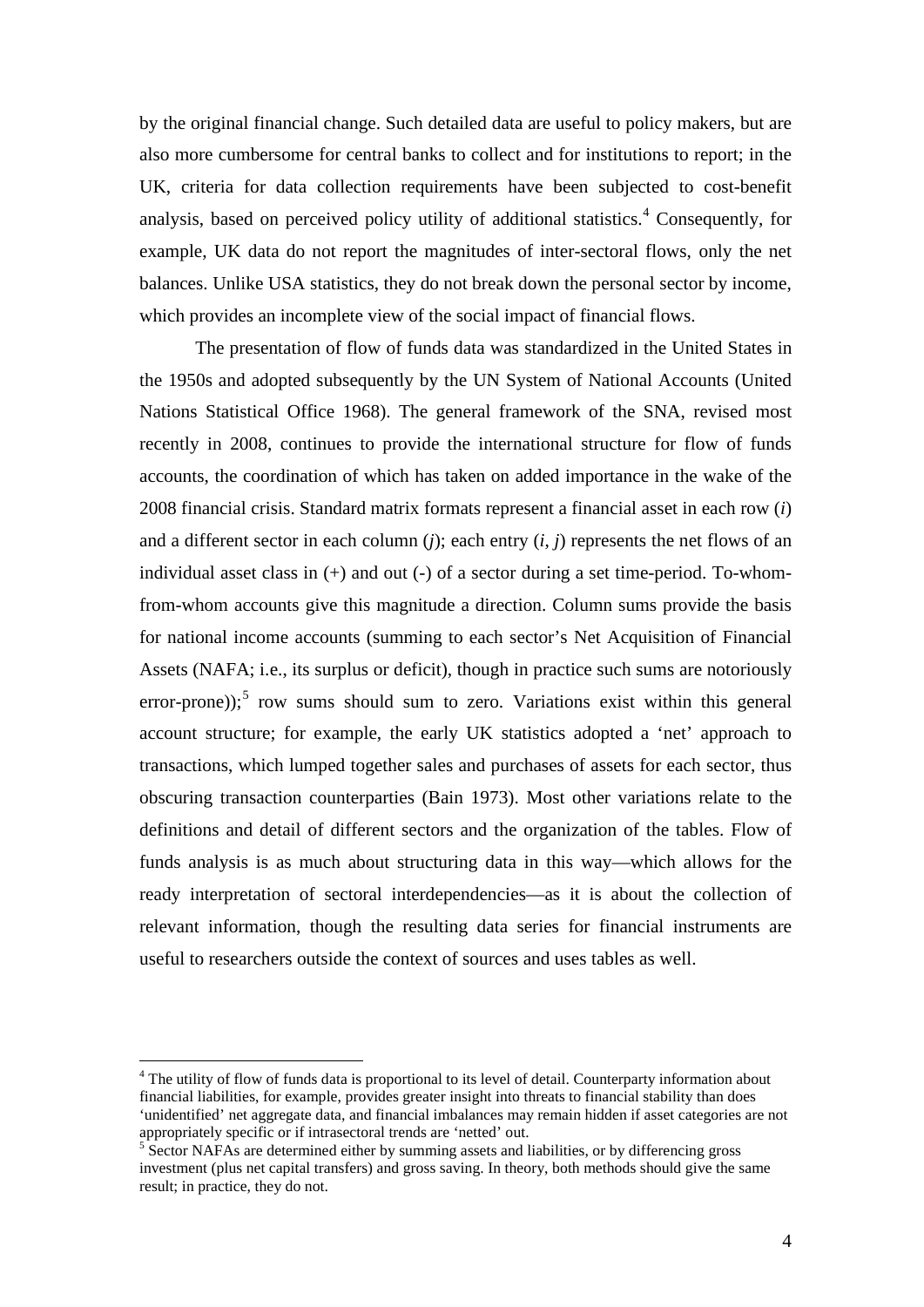#### *Intellectual lineage*

Copeland (1952, 1962) provided the intellectual foundation for the US flow of funds accounts, but his ideas about 'moneyflows' have a long prehistory in the US. Inspired by perceived shortcomings of the National Income and Product Accounts (NIPA) then associated with Keynesian macroeconomics, His empirical approach to economic analysis arose out of the American institutionalism of the pre-World War Two era (Bonis and Gigliobianco 2012). Copeland's initial aim was not to complement the NIPA, but rather to replace its static picture with a dynamic monitoring of all transactions in the economy, including purchases and sales in goods, services, assets, and liabilities. His original proposal called for fourteen types of 'moneyflows' to be traced among eleven sectors of analysis.

The Federal Reserve began publishing flow of funds accounts in 1955, with minor alterations to Copeland's original proposal. Every system of national and financial accounts has its problems; the USA flow of funds releases are no exception, but they provide continuous usable historical time-series data. [6](#page-4-0) Consistent and comprehensive datasets are available as far back as World War Two, accessible through a good online interface and through quarterly flow of funds releases.

The rich instrumental and sectoral coverage of the US system may not be financially feasible in the UK, but the reliable historical coverage it provides can be achieved—albeit at a higher level of aggregation of both sectors and instruments—as far back as World War Two. Following Copeland's pioneering work in the US, the 1959 *Report of the Committee on the Working of the Monetary System* (the Radcliffe Report; Great Britain 1959) recommended more data-collection by the Bank of England, explicitly linking monetary and macroeconomic policies more broadly through the recommendation that 'monetary changes must be seen against a wider background of changes affecting the flow of funds to different parts of the economy.' The report eventually led to the advent of UK financial accounts, starting with scattered data in the 1963 *Financial Statistics* (ONS) and *Quarterly Bulletin* (BoE) and progressing to more centralized data in the 1964 National Income Blue Book (Berman

<span id="page-4-0"></span> <sup>6</sup> Barbosa-Filho *et al* (2008) provides one demonstration of the long-run time-series analyses enabled by this data.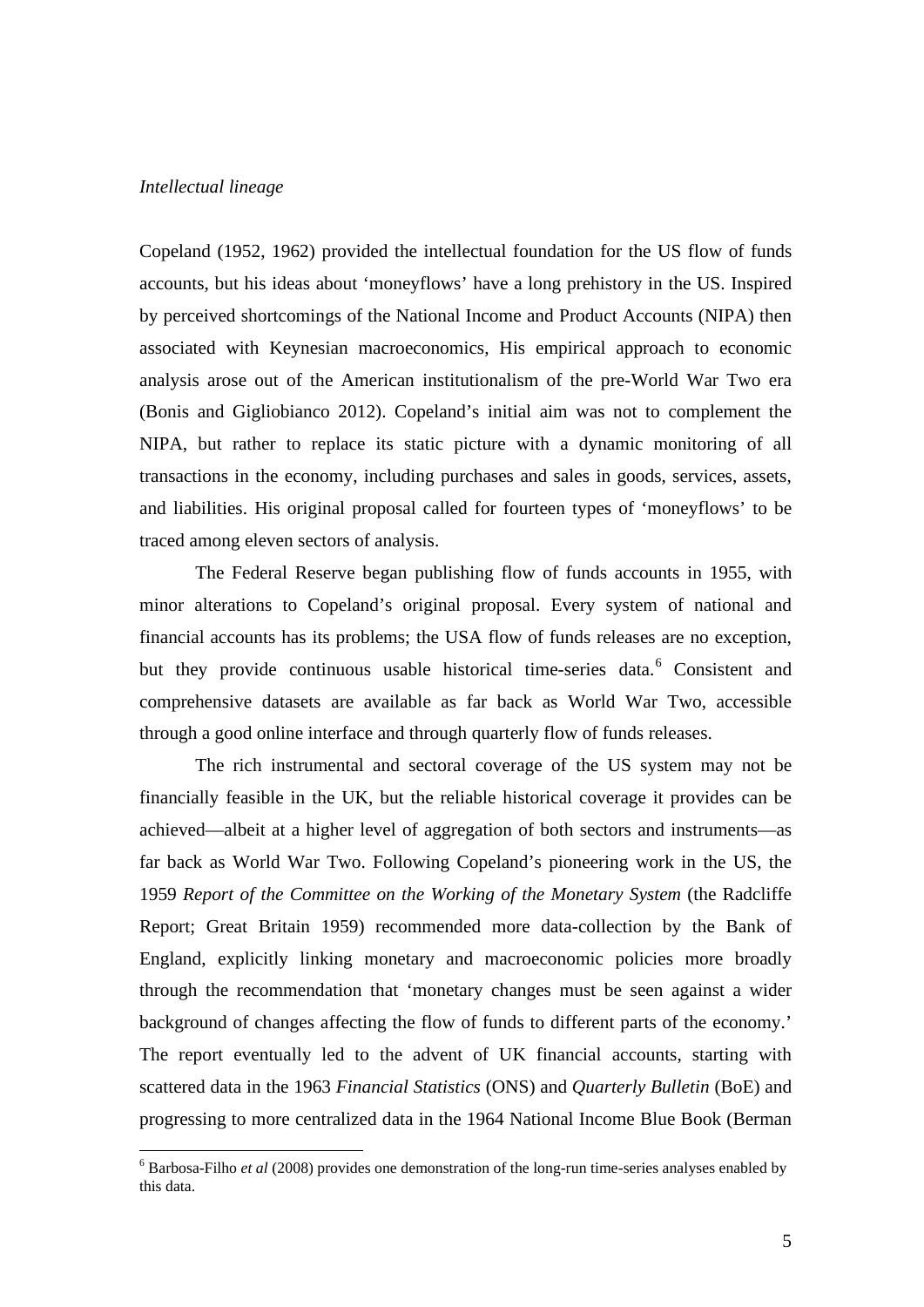1965). While the ONS and BoE collaborated on these accounts, they classified financial transactions in different, occasionally incompatible, ways. The ONS and BoE do, however, maintain the same sectoral breakdown in the flow of funds matrices. The Bank of England retrospectively published aggregate flow of funds statistics from 1952 to 1970, and from 1963 to 1976 (Bank of England 1972, 1978), and collaborations between the Department of Applied Economics at Cambridge University, the Bank of England, and the ONS (then the Central Statistical Office) sought to improve historical series for a number of sectors from 1952-1962. These efforts were justified, in part, because the useful bookkeeping properties of flow of funds accounts ensure the compatibility of national income and financial accounts, and thereby improve the national accounts overall.<sup>[7](#page-5-0)</sup> Flow of funds data continued to be published on a quarterly basis in the ONS's *Financial Statistics* from 1977 onward. The variable quality of the collected data resulted in considerable revision of data from the three to five years prior to each new publication, but no aggregation of the most reliable statistics (comparable to the Bank of England 1978 Flow of Funds release) was released, nor has any comprehensive reconciliation of data produced according to different accounting standards been conducted. Nonetheless, collecting and disseminating flow of funds data, at some level of generality, has remained an activity of government statistical agencies.

#### **The Problem**

The project summarised here was initially conceived to address the difficulty of obtaining historical flow of funds data for the UK. A practical understanding of this difficulty initially arose from personal experience working with ONS datasets; it was then corroborated, over the course of this study, by anecdotal evidence from top economists in the USA and the UK, and by several more comprehensive reports from various sources both within and outside the government statistical agencies.

It has not always been this way.[8](#page-5-1) The loss of data can be traced to 1997, when an upgrading of UK national accounts to the 1995 European System of Accounts (ESA95) required a revision of prior data series as well. This revision affected the

<span id="page-5-0"></span> $^7$  It was not until 1992 that the ONS was again 'charged with producing an annual set of fully reconciled national accounts and flow of funds data' (Green and Murinde 2003).

<span id="page-5-1"></span> $\delta$  According to Martin (2009), 'prior to ESA95 conversion [in 1997], sector income and expenditure data were available annually from 1948 and quarterly from 1963.'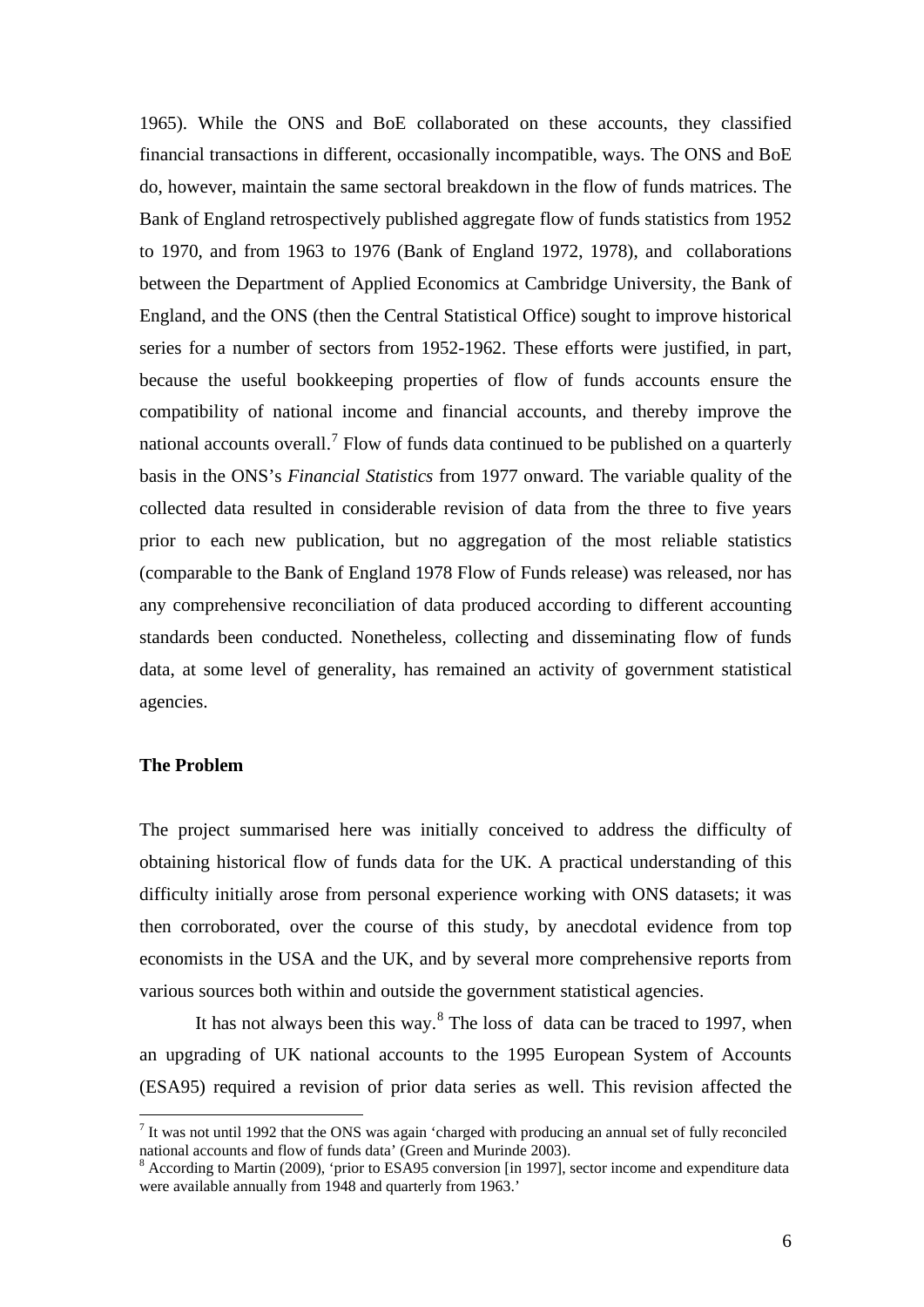definitions of some sectors and the data values recorded, though the instruments largely remained the same. The ONS chose to revise data series only to the minimum level specified, namely ten years back to 1987. Much of the previous data series were either corrupted or disappeared. The practical consequences are clear: most historical sector datasets prior to 1987 are 'not fit for purpose,' and many of those that are somewhat reliable have been eliminated or lost in ONS databases (Statistics Commission, 2007; Martin 2007, 2009).

#### **Results**

This report examines the feasibility of assembling long-term time series from available datasets; it carries out a pilot reconstruction on a subset of the data in order to estimate the challenge posed by a more comprehensive one, and reports the data. It demonstrates its relevance to a central economic issue.

#### *Part I: Feasibility*

Though pre-1987 digital flow of funds data remains unreliable in the UK, preliminary investigations confirm that the digital reconstruction of such data is possible using hard-copy releases of statistics from 1952 to the present. The ONS's authoritative *Financial Statistics* provides the bulk of necessary data in hard copy from 1977 onward, while BoE print releases reconstruct flow of funds summary tables from 1952 to 1976, albeit with variable reliability and detail. (*Financial Statistics* published monthly data from 1962 to 2011.) Scattered statistics from the BoE's *Quarterly Bulletin* and 'The Blue Book' (*National Income and Expenditure*) provide greater detail in some areas, but are not crucial.

Ours is not the first proposal to re-construct historical financial accounts time series data, though it is the most straightforward and—by virtue of its simplicity—the most rudimentary. More sophisticated proposals are proportionately more timeconsuming. Martin (2009) has demonstrated how historical sector income and expenditure data might be 'backfilled' using available digital resources, though he notes that 'this procedure requires detailed accounting knowledge and an awareness of the sources of data corruption.' The UK Statistics Commission of 2007 suggested that a less complex method of reconstructing historical datasets might be to 'reconcile, and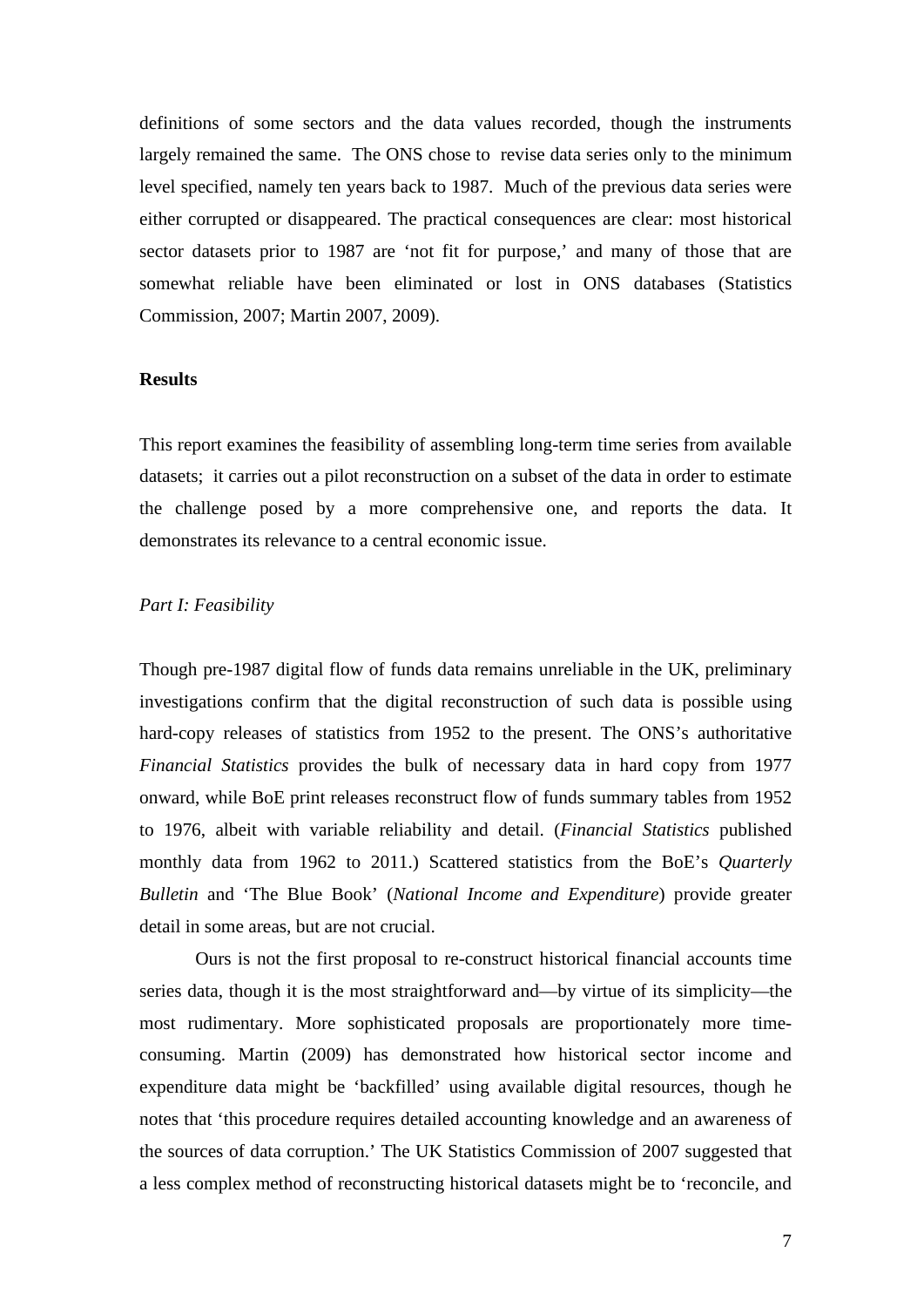link, current ESA95 data with earlier ESA79-based series available to 1996' (Martin 2009). This approach has been used, for example, to back-cast financial balance sheets (Sbano and Chavoix-Mannato, 2006). While the present study aims to facilitate the eventual reconciliation of ESA95- and ESA79-based datasets, this is a more complicated task than the simple retrieval of printed data available before 1987, and will require a higher level of expertise:

There are material differences between the current dataset and the unrevised pre-ESA95 figures in the 1997 Blue Book, which deploys different classifications and concepts …. Comparison of new and old vintage data is typically limited to a ten-year period of overlap, a weak basis for backwards extrapolation of many series. Crucially, the process of reconciling and linking individual series may unwittingly breach important accounting constraints. (Martin 2009)

While a fully consistent historical dataset adhering to the ESA95 standard should be the ultimate goal, the present report is concerned with the more manageable, if somewhat limited, goal of making pre-1987 data digitally accessible. Any discontinuities that may exist in the resulting dataset—including the change from ESA79 to ESA95—will not necessarily impede trend analysis on both sides of the discontinuity. More technically proficient students of financial accounting, balancing techniques, and compilation practices could then reconcile the existing data to mitigate discrepancies that may exist between, for example, lending and borrowing, or assets and liabilities.

#### *II: Pilot study*

To demonstrate the feasibility of the proposed data reconstructions—and, more importantly, to calculate the potential costs of a more comprehensive effort—financial statistics from the personal sector accounts from 1977 until 1990 were located, scanned, formatted, and aggregated. Summary tables are provided in Table I ('Net acquisition of financial assets', Table IIa ('Personal sector sources of funds'), and Table IIb ('Personal sector uses of funds'). Based on the pilot study data, an estimate of the costs associated with digitizing the pre-1987 financial accounts data and assembling a comprehensive 1952-2010 dataset is provided below. These estimates are segmented by sector and by time period.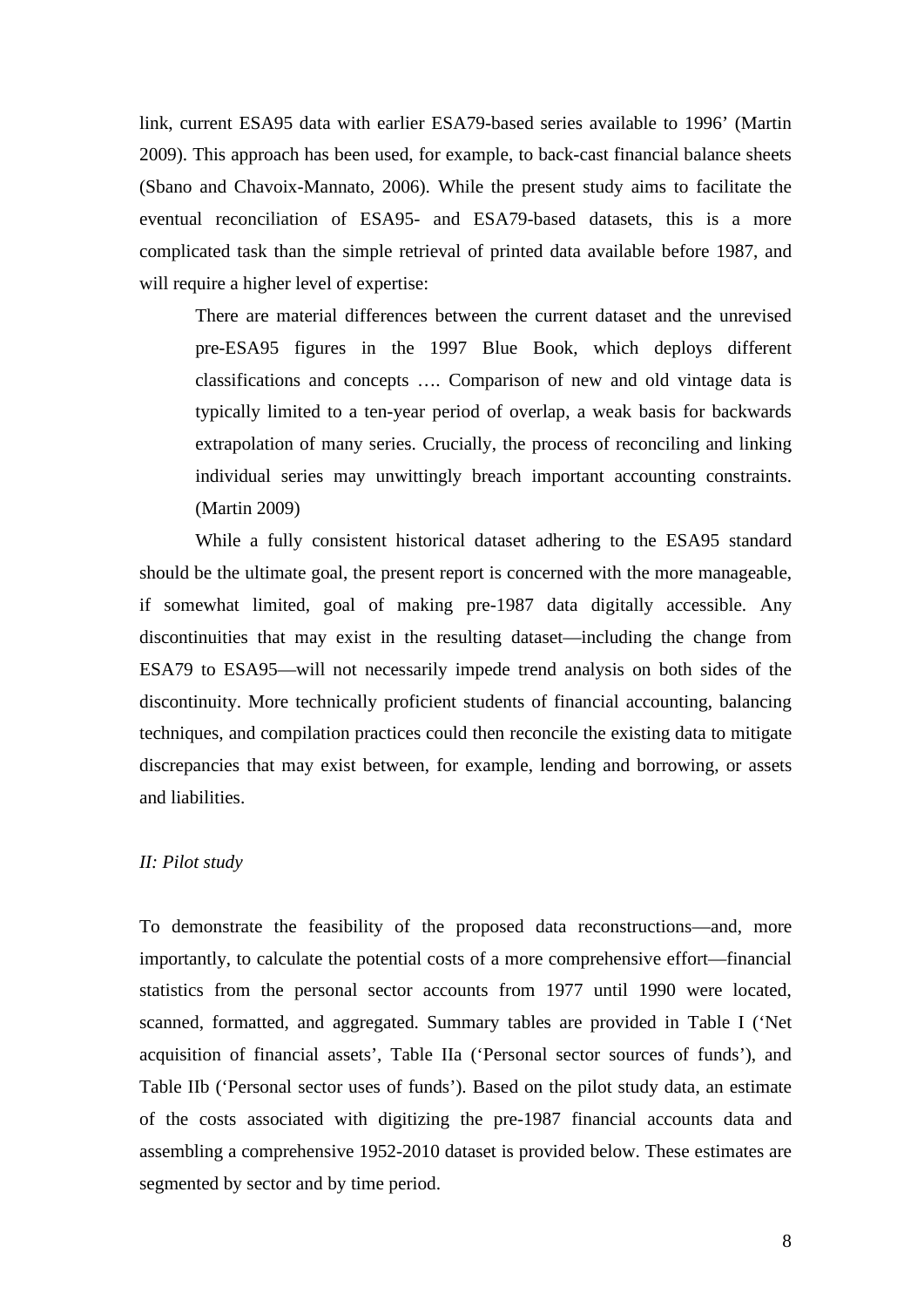|      | Table I: Net acquisition of financial assets (millions of pounds) |                       |                      |                        |                                       |                                 |                                 |                                     |                                           |                    |                    |          |
|------|-------------------------------------------------------------------|-----------------------|----------------------|------------------------|---------------------------------------|---------------------------------|---------------------------------|-------------------------------------|-------------------------------------------|--------------------|--------------------|----------|
|      | Public                                                            | Public sector         |                      |                        | Financial companies and institutions* | Other private sector            |                                 |                                     |                                           |                    |                    |          |
| Year | sector<br>total                                                   | Central<br>government | Local<br>authorities | Public<br>corporations | Monetary sector<br>$(1983 - 1988)$    | Banks (1977-1982;<br>1989-1990) | Other financial<br>institutions | Building societies<br>$(1989-1990)$ | Industrial and<br>commercial<br>companies | Personal<br>sector | Overseas<br>sector | Residual |
| 1977 | $-1410$                                                           |                       | $-1410$              |                        |                                       | 29                              |                                 |                                     |                                           |                    | 345                | $-262$   |
| 1978 | $-1879$                                                           |                       | $-1879$<br>$-51$     |                        |                                       |                                 |                                 |                                     | $-1128$                                   | 2868               | $-126$             | 316      |
| 1979 | $-1922$                                                           | $-1922$<br>168        |                      |                        |                                       |                                 |                                 | $-1166$                             | 3517                                      | 562                | $-1159$            |          |
| 1980 | $-3543$                                                           |                       | $-3543$<br>760       |                        |                                       |                                 |                                 |                                     | 103                                       | 4595               | 275                | $-2190$  |
| 1981 | $-4215$                                                           | $-3922$               | 387                  | $-680$                 |                                       | $\overline{117}$                |                                 |                                     | 1450                                      | 4569               | $-1771$            |          |
| 1982 | $-2356$                                                           | $-2715$               | 887                  | $-528$                 |                                       | $-106$                          |                                 |                                     | 523                                       | 4008               | $-387$             |          |
| 1983 | -3607                                                             | -3933                 | 518                  | $-192$                 |                                       | 2697                            | 2400                            | 746                                 |                                           |                    |                    |          |
| 1984 | -4041                                                             | -3892                 | 23                   | $-172$                 |                                       | 437                             |                                 |                                     | 3143                                      | 2942               | 772                |          |
| 1985 | -4465                                                             | $-4707$               | 82                   | 160                    |                                       | 2560                            | 5365                            | $-1055$                             |                                           |                    |                    |          |
| 1986 | $-2646$                                                           | $-3442$               | 533                  | 263                    |                                       | 334                             | 3715                            | 165                                 |                                           |                    |                    |          |
| 1987 | $-3155$                                                           | $-4372$               | 754                  | 463                    |                                       | 2979                            | 2733                            | 1057                                |                                           |                    |                    |          |
| 1988 | $-109$                                                            | $-1844$               | 388                  | 365                    | 2259                                  |                                 |                                 |                                     | 1331                                      | $-1245$            | 3309               |          |
| 1989 | $-1234$                                                           | $-2367$               | 846                  | 287                    |                                       | $-2775$                         | $-2067$                         | 5870                                |                                           |                    |                    |          |
| 1990 | $-1704$                                                           | $-3638$               | 1311                 | 623                    |                                       | 2564                            |                                 |                                     | $-8672$                                   | 3694               | 5225               |          |

Acquisition of assets or reduction of liabilities is shown as positive; sale of assets or increase in liabilties is negative

\* The documented components of "financial companies and institutions" changed over the years; an aggregate approach here was used for clarity.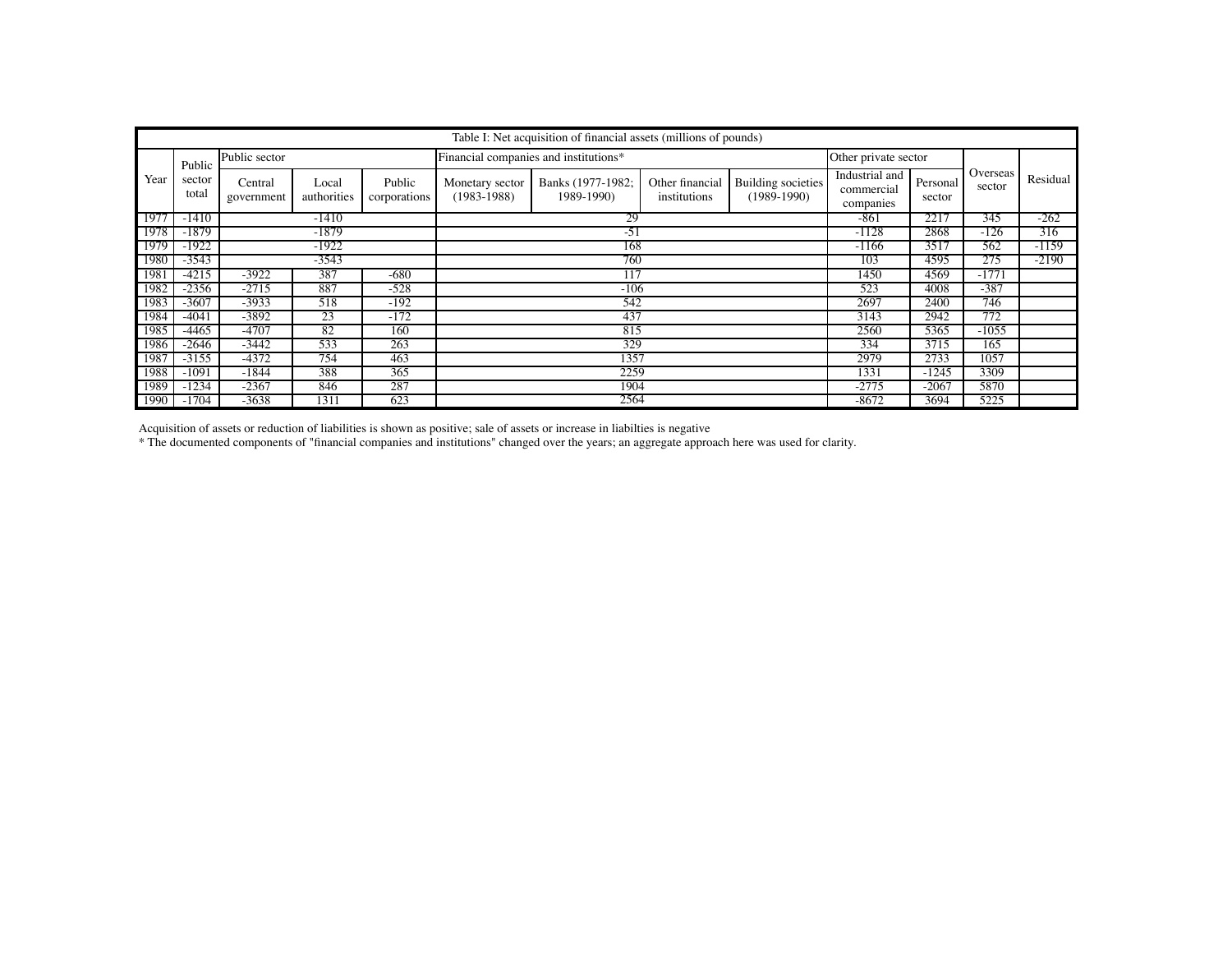| Table IIa: Personal sector sources of funds (millions of pounds) |                                  |             |                             |                    |                   |                                    |                          |                           |                   |                              |                        |                                         |                              |                        |
|------------------------------------------------------------------|----------------------------------|-------------|-----------------------------|--------------------|-------------------|------------------------------------|--------------------------|---------------------------|-------------------|------------------------------|------------------------|-----------------------------------------|------------------------------|------------------------|
|                                                                  |                                  |             |                             | Borrowing          |                   |                                    |                          |                           |                   |                              |                        |                                         |                              |                        |
|                                                                  | <b>Total Sources</b><br>and Uses |             |                             |                    | Money at<br>call  | Credit<br>Extended by<br>Retailers | Loans for House Purchase |                           |                   |                              |                        |                                         |                              |                        |
| Year                                                             |                                  | Saving      | Capital<br><b>Transfers</b> | Bank<br>advances   |                   |                                    | Local<br>Authorities     | Other<br>Public<br>sector | Banking<br>Sector | <b>Building</b><br>Societies | Insurance<br>Companies | Total<br>loans for<br>house<br>purchase | Other Loans and<br>Mortgages | Accurals<br>adjustment |
| 1972                                                             | 10041                            | 4678        | 305                         | 1963               | $-36$             | 128                                | 199                      | 22                        | 345               | 2215                         | 2                      | 2783                                    | 253                          | $-79$                  |
| 1973                                                             | 12091                            | 6116        | 415                         | 991                | 36                | 112                                | 355                      | 46                        | 310               | 1999                         | 121                    | 2831                                    | 310                          | 64                     |
| 1974                                                             | 13000                            | 8598        | 465                         | 75                 | $-51$             | $-4$                               | 557                      | 113                       | 90                | 1490                         | 120                    | 2370                                    | 176                          | $-24$                  |
| 1975                                                             | 14619                            | 9344        | 423                         | $-440$             | $-31$             | 42                                 | 619                      | 133                       | 60                | 2768                         | 70                     | 3650                                    | 171                          | $-22$                  |
| 1976                                                             | 16864                            | 10017       | 705                         | 563                | $-44$             | 141                                | 67                       | 103                       | 70                | 3618                         | 14                     | 3872                                    | 433                          | $-84$                  |
| 1977                                                             | 18205                            | 10352       | 847                         | 6042               | 1126              | 98                                 | $\overline{4}$           | 18                        | 120               | 4100                         | 120                    | 4362                                    | 456                          | $-52$                  |
|                                                                  |                                  |             |                             |                    |                   |                                    |                          |                           |                   |                              |                        |                                         |                              |                        |
|                                                                  | Borrowing                        |             |                             |                    |                   |                                    |                          |                           |                   |                              |                        |                                         |                              |                        |
|                                                                  |                                  |             |                             |                    |                   |                                    | Loans for House Purchase |                           |                   |                              |                        |                                         |                              |                        |
| Year                                                             | <b>Total Sources</b><br>and Uses | Saving      | Capital<br>Transfers        | Total<br>Borrowing | Bank<br>Borrowing | Credit<br>Extended by<br>Retailers | Local<br>Authorities     | Other<br>Public<br>sector | <b>Banks</b>      | Building<br>Societies        | Insurance<br>Companies | Total<br>loans for<br>house<br>purchase | Other Loans and<br>Mortgages | Accurals<br>adjustment |
|                                                                  | <b>AIJN</b>                      | <b>AAAU</b> | <b>AIJO</b>                 | AIJP               | AAOJ              | AAPP                               | AAEV                     | AIJT                      | <b>AAKC</b>       | AAOC                         | AAMO                   |                                         | AIJX                         | AAPZ                   |
| 1978                                                             | 23503                            | 13723       | 1051                        | 7840               | 1503              | 159                                | $-43$                    | 17                        | 270               | 5112                         | 78                     | 5434                                    | 744                          | $-78$                  |
| 1979                                                             | 34197                            | 19385       | 1057                        | 10879              | 2718              | 194                                | 294                      | 72                        | 590               | 5269                         | 234                    | 6459                                    | 1508                         | $-38$                  |
| 1980                                                             | 38545                            | 24190       | 1298                        | 10767              | 2965              | 98                                 | 454                      | 300                       | 500               | 5715                         | 357                    | 7326                                    | 378                          | $-294$                 |
| 1981                                                             | 39293                            | 23526       | 1277                        | 14456              | 3990              | 31                                 | 269                      | 353                       | 2265              | 6323                         | 271                    | 9481                                    | 954                          | 34                     |
| 1982                                                             | 43979                            | 23339       | 1646                        | 19534              | 4989              | 127                                | 555                      | 355                       | 5078              | 8133                         | 6                      | 14127                                   | 291                          | $-540$                 |
| 1983                                                             | 43552                            | 21336       | 2419                        | 20334              | 4893              | 132                                | $-306$                   | 21                        | 3531              | 10904                        | 351                    | 14501                                   | 808                          | $-537$                 |
| 1984                                                             | 46190                            | 22568       | 2809                        | 21995              | 4174              | 119                                | $-195$                   | $-42$                     | 2043              | 14530                        | 695                    | 17031                                   | 671                          | $-1182$                |
| 1985                                                             | 50332                            | 23421       | 2206                        | 26576              | 6655              | 210                                | $-502$                   | 60                        | 4223              | 14627                        | 625                    | 19033                                   | 678                          | $-1871$                |
| 1986                                                             | 54187                            | 21528       | 1988                        | 32520              | 5173              | 95                                 | $-506$                   | 54                        | 5196              | 19427                        | 2814                   | 26985                                   | 267                          | 1849                   |
| 1987                                                             | 58775                            | 18810       | 2104                        | 39864              | 8662              | 248                                | $-433$                   | 49                        | 10115             | 14807                        | 4721                   | 29259                                   | 1695                         | $-2003$                |
| 1988                                                             | 71385                            | 17178       | 2126                        | 53790              | 12932             | 190                                | $-329$                   | 144                       | 10903             | 23691                        | 5934                   | 40343                                   | 325                          | $-1709$                |
| 1989                                                             | 71502                            | 23644       | 2530                        | 48920              | 13620             | 5                                  | $-203$                   | 129                       | 7187              | 24000                        | 2586                   | 33699                                   | 1596                         | $-3592$                |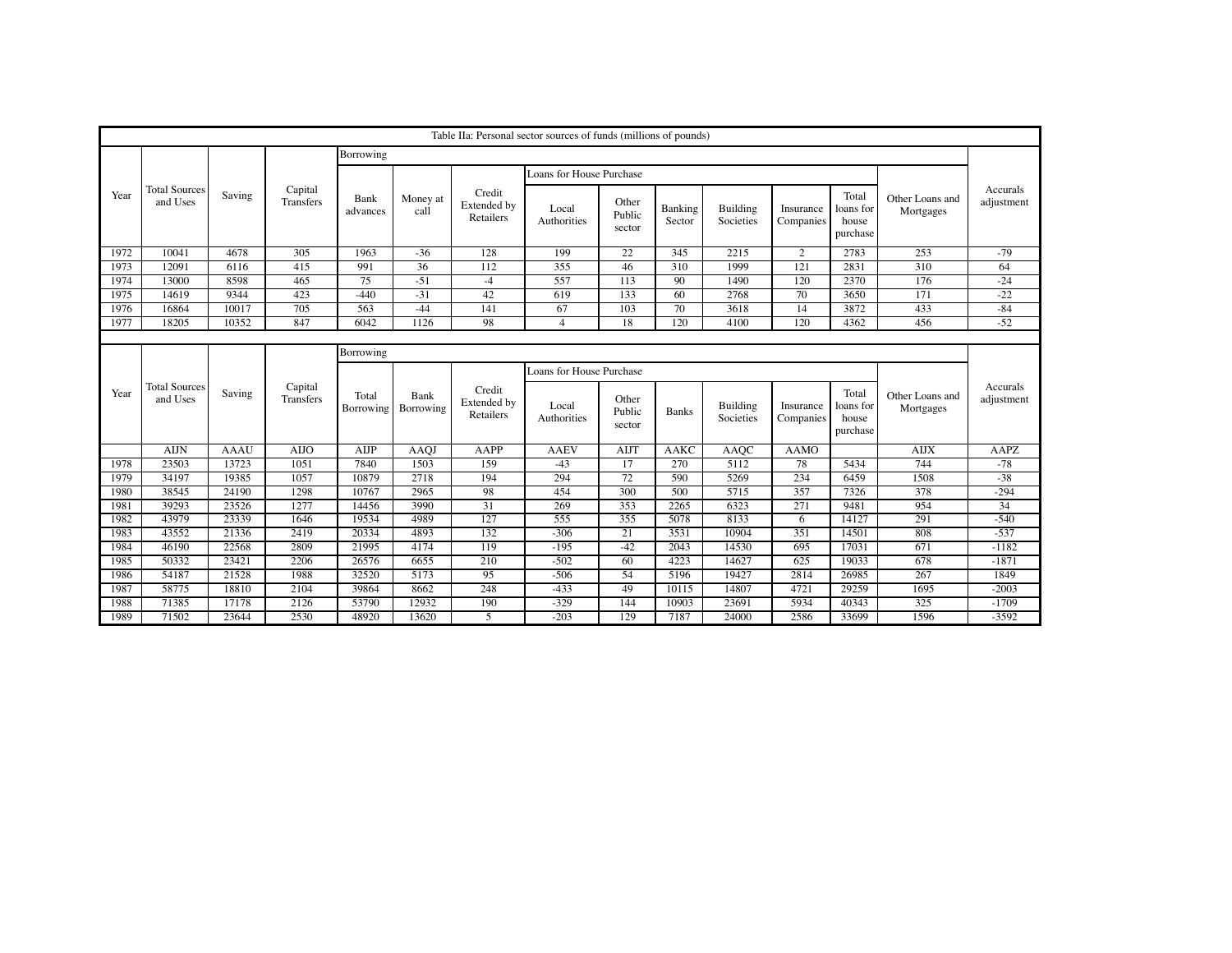|      |                        |                                              |                                                |                                              |                     | Table IIb: Personal sector uses of funds (millions of pounds) |                                          |                                    |                                           |                                                     |                                            |                                  |                                |                                               |                                          |                        |                                           |                                                     |                                            |                             |                                |                                      |
|------|------------------------|----------------------------------------------|------------------------------------------------|----------------------------------------------|---------------------|---------------------------------------------------------------|------------------------------------------|------------------------------------|-------------------------------------------|-----------------------------------------------------|--------------------------------------------|----------------------------------|--------------------------------|-----------------------------------------------|------------------------------------------|------------------------|-------------------------------------------|-----------------------------------------------------|--------------------------------------------|-----------------------------|--------------------------------|--------------------------------------|
|      |                        | Taxes on                                     |                                                |                                              |                     |                                                               | Liquid assets                            |                                    |                                           |                                                     |                                            |                                  |                                |                                               |                                          |                        |                                           |                                                     |                                            |                             |                                |                                      |
| Year | Total                  | capital and<br>other<br>capital<br>transfers | Investment<br>in fixed<br>assets and<br>stocks | <b>Notes</b><br>and<br>coin                  | National<br>savings | Tax instruments                                               | Local<br>authority<br>temporary<br>debts | Deposits with<br>banking<br>sector | Deposits<br>with<br>building<br>societies | Deposits<br>with other<br>financial<br>institutions | <b>British</b><br>government<br>securities | Other local<br>authority<br>debt | Company<br>securities,<br>etc. | Life assurance and<br>superannuation<br>funds |                                          |                        |                                           |                                                     |                                            |                             |                                |                                      |
| 1973 | 12091                  | 740                                          | 2953                                           | 231                                          | 102                 | $-90$                                                         | 125                                      | 3381                               | 2188                                      | 173                                                 | 729                                        | 227                              | $-2022$                        | 3354                                          |                                          |                        |                                           |                                                     |                                            |                             |                                |                                      |
| 1974 | 13000                  | 789                                          | 3158                                           | 353                                          | $-11$               | $-79$                                                         | $-234$                                   | 2973                               | 1969                                      | 64                                                  | 594                                        | 958                              | $-1229$                        | 3695                                          |                                          |                        |                                           |                                                     |                                            |                             |                                |                                      |
| 1975 | 14619                  | 728                                          | 3397                                           | 408                                          | 423                 | $-16$                                                         | $-264$                                   | 990                                | 4161                                      | 213                                                 | 1007                                       | 29                               | $-907$                         | 4450                                          |                                          |                        |                                           |                                                     |                                            |                             |                                |                                      |
| 1976 | 16690                  | 762                                          | 4235                                           | 288                                          | 592                 | 1                                                             | 70                                       | 1321                               | 3301                                      | 234                                                 | 1642                                       | 157                              | $-1489$                        | 5576                                          |                                          |                        |                                           |                                                     |                                            |                             |                                |                                      |
| 1977 | 18205                  | 765                                          | 4936                                           | 487                                          | 1290                | $\tau$                                                        | $-436$                                   | 562                                | 5932                                      | 577                                                 | 276                                        | 322                              | $-2923$                        |                                               |                                          |                        |                                           |                                                     |                                            |                             |                                |                                      |
|      |                        |                                              |                                                |                                              |                     |                                                               |                                          |                                    |                                           |                                                     |                                            |                                  |                                |                                               |                                          |                        |                                           |                                                     |                                            |                             |                                |                                      |
|      |                        | Taxes on                                     | Investment                                     |                                              |                     |                                                               | Liquid assets                            |                                    |                                           |                                                     |                                            |                                  |                                |                                               |                                          |                        |                                           |                                                     |                                            |                             |                                |                                      |
| Year | Total uses of<br>funds |                                              |                                                | capital and<br>other<br>capital<br>transfers |                     |                                                               |                                          |                                    |                                           |                                                     | in fixed<br>assets and<br>stocks           | Notes<br>and<br>coin             | National<br>savings            | Tax instruments                               | Local<br>authority<br>temporary<br>debts | Deposits with<br>banks | Deposits<br>with<br>building<br>societies | Deposits<br>with other<br>financial<br>institutions | <b>British</b><br>government<br>securities | Other public<br>sector debt | Company<br>securities.<br>etc. | Life assurance and<br>superannuation |
|      | <b>AIJN</b>            | <b>AIKA</b>                                  | <b>AIKB</b>                                    | AAPB                                         | <b>AAPD</b>         | AAPE                                                          | <b>AAOC</b>                              | AAOI                               | <b>AAPL</b>                               | <b>AAPM</b>                                         | AAPC                                       | <b>AIKD</b>                      | <b>AIKE</b>                    | <b>AAPX</b>                                   |                                          |                        |                                           |                                                     |                                            |                             |                                |                                      |
| 1978 | 23503                  | 752                                          | 5860                                           | 977                                          | 1525                | 15                                                            | $-91$                                    | 3237                               | 4849                                      | 630                                                 | $-6$                                       | 11                               | $-2267$                        | 8011                                          |                                          |                        |                                           |                                                     |                                            |                             |                                |                                      |
| 1979 | 34197                  | 897                                          | 9201                                           | 593                                          | 1062                | 29                                                            | 316                                      | 6384                               | 5833                                      | 976                                                 | 1919                                       | $-226$                           | $-3290$                        | 10503                                         |                                          |                        |                                           |                                                     |                                            |                             |                                |                                      |
| 1980 | 38545                  | 1022                                         | 9539                                           | 619                                          | 1377                | $-3$                                                          | 86                                       | 6605                               | 7175                                      | 793                                                 | 1736                                       | $-183$                           | $-2493$                        | 12272                                         |                                          |                        |                                           |                                                     |                                            |                             |                                |                                      |
| 1981 | 40868                  | 1042                                         | 10318                                          | 265                                          | 4182                | 12                                                            | 93                                       | 3978                               | 7082                                      | 297                                                 | 2047                                       | 147                              | $-1865$                        | 13270                                         |                                          |                        |                                           |                                                     |                                            |                             |                                |                                      |
| 1982 | 45818                  | 1197                                         | 12376                                          | 648                                          | 3522                | 18                                                            | $-329$                                   | 3788                               | 10294                                     |                                                     | 908                                        | 464                              | $-2604$                        | 15536                                         |                                          |                        |                                           |                                                     |                                            |                             |                                |                                      |
| 1983 | 49205                  | 1305                                         | 14494                                          | 533                                          | 2911                | 24                                                            | 13                                       | 3222                               | 10250                                     |                                                     | 871                                        | $-406$                           | $-634$                         | 16622                                         |                                          |                        |                                           |                                                     |                                            |                             |                                |                                      |
| 1984 | 51436                  | 1450                                         | 15094                                          | 265                                          | 3317                | 22                                                            | 48                                       | 3318                               | 13249                                     |                                                     | 1214                                       | $-255$                           | $-4809$                        | 18523                                         |                                          |                        |                                           |                                                     |                                            |                             |                                |                                      |
| 1985 | 56225                  | 1784                                         | 15803                                          | 449                                          | 2468                | 10                                                            | 126                                      | 5139                               | 13314                                     |                                                     | 1531                                       | $-776$                           | $-4073$                        | 20450                                         |                                          |                        |                                           |                                                     |                                            |                             |                                |                                      |
| 1986 | 63237                  | 2020                                         | 18342                                          | 675                                          | 2523                | 43                                                            | 43                                       | 8439                               | 11847                                     |                                                     | 1824                                       | $-645$                           | $-3368$                        | 21494                                         |                                          |                        |                                           |                                                     |                                            |                             |                                |                                      |
| 1987 | 68832                  | 2366                                         | 22413                                          | 641                                          | 2439                | 72                                                            | $-301$                                   | 8390                               | 13635                                     |                                                     | 1826                                       | $-783$                           | $-4315$                        | 22449                                         |                                          |                        |                                           |                                                     |                                            |                             |                                |                                      |
| 1988 | 79571                  | 3353                                         | 27970                                          | 944                                          | 1409                | 29                                                            | $-115$                                   | 16923                              | 20165                                     |                                                     | $-3633$                                    | $-421$                           | $-10366$                       | 23313                                         |                                          |                        |                                           |                                                     |                                            |                             |                                |                                      |
| 1989 | 78871                  | 3267                                         | 27360                                          | 816                                          | $-1520$             | 27                                                            | 11                                       | 22178                              | 17461                                     |                                                     | $-3088$                                    | $-332$                           | $-17270$                       | 29961                                         |                                          |                        |                                           |                                                     |                                            |                             |                                |                                      |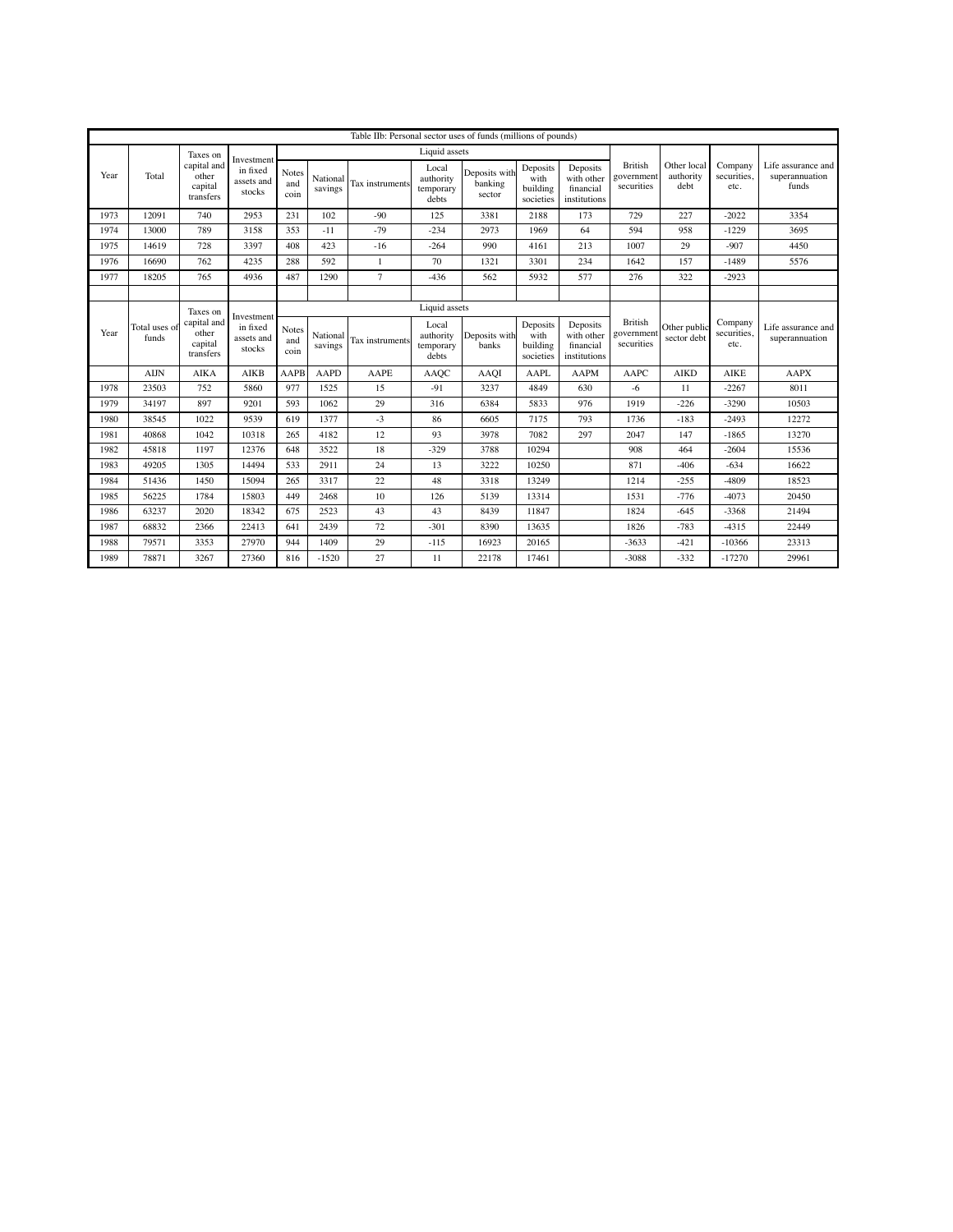#### *Substantive example*

One of the roots of the financial crisis of 2008 is the large expansion of credit during the previous three decades. This was the motivation for our initial interest in the flow of funds. The data assembled here follow the trend of financialisation, in which lending for house purchase was the largest element. It is possible to plot both borrowing and lending. The figures reported here are flows of addition to mortgage debt, net of debt repayments. A useful deflator is personal disposable income, and annual debt increases are reported here as a percentage of this variable. Due to data limitations, the calculation is done from 1972 to 1989, which covers the most important period of transition in credit availability (Figure 1 and table 1).



Figure 1. Net borrowing and lending for house purchase as percentage of personal disposable income.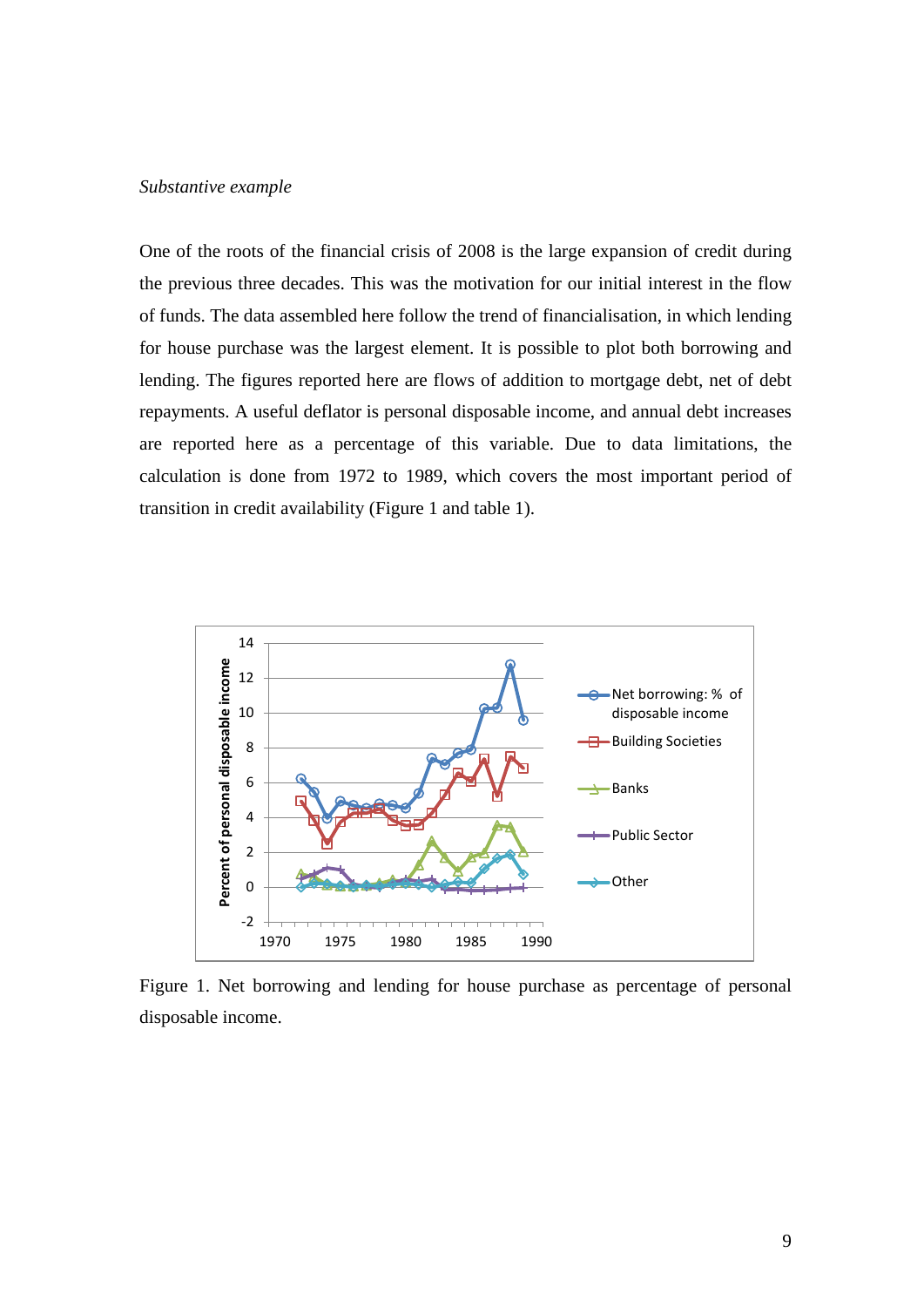|      | <b>Net</b> | <b>Building</b> | <b>Banks</b> | Public  | Other |
|------|------------|-----------------|--------------|---------|-------|
|      | borrowing: | Societies       |              | Sector  |       |
|      | % of       |                 |              |         |       |
|      | disposable |                 |              |         |       |
|      | income     |                 |              |         |       |
| 1972 | 6.23       | 4.96            | 0.77         | 0.49    | 0.00  |
| 1973 | 5.45       | 3.85            | 0.60         | 0.77    | 0.23  |
| 1974 | 3.95       | 2.48            | 0.15         | 1.12    | 0.20  |
| 1975 | 4.94       | 3.75            | 0.08         | 1.02    | 0.09  |
| 1976 | 4.70       | 4.25            | 0.08         | 0.20    | 0.02  |
| 1977 | 4.53       | 4.26            | 0.12         | 0.02    | 0.12  |
| 1978 | 4.79       | 4.51            | 0.24         | $-0.02$ | 0.07  |
| 1979 | 4.70       | 3.84            | 0.43         | 0.27    | 0.17  |
| 1980 | 4.54       | 3.54            | 0.31         | 0.47    | 0.22  |
| 1981 | 5.38       | 3.59            | 1.29         | 0.35    | 0.15  |
| 1982 | 7.40       | 4.26            | 2.66         | 0.48    | 0.00  |
| 1983 | 7.04       | 5.29            | 1.71         | $-0.14$ | 0.17  |
| 1984 | 7.69       | 6.56            | 0.92         | $-0.11$ | 0.31  |
| 1985 | 7.89       | 6.06            | 1.75         | $-0.18$ | 0.26  |
| 1986 | 10.24      | 7.37            | 1.97         | $-0.17$ | 1.07  |
| 1987 | 10.28      | 5.20            | 3.56         | $-0.13$ | 1.66  |
| 1988 | 12.78      | 7.50            | 3.45         | $-0.06$ | 1.88  |
| 1989 | 9.57       | 6.82            | 2.04         | $-0.02$ | 0.73  |

Table 1. Net borrowing and lending for house purchase as percentage of personal disposable income.

What is of interest is the twofold increase in the annual addition to the debt stock, from an average 4.9 percent of personal disposable income in the first five years, to 10.1 in the last five. percent a year with these data) of mortgage debt in relation to disposable income. The figure and table also show the sources of this debt. In this table, the main drivers are building societies and the banks. What is striking about this figure is that although banks began to participate actively after 1980, their contribution was arrested and even declined for a period before 1986. After 1985, there was a large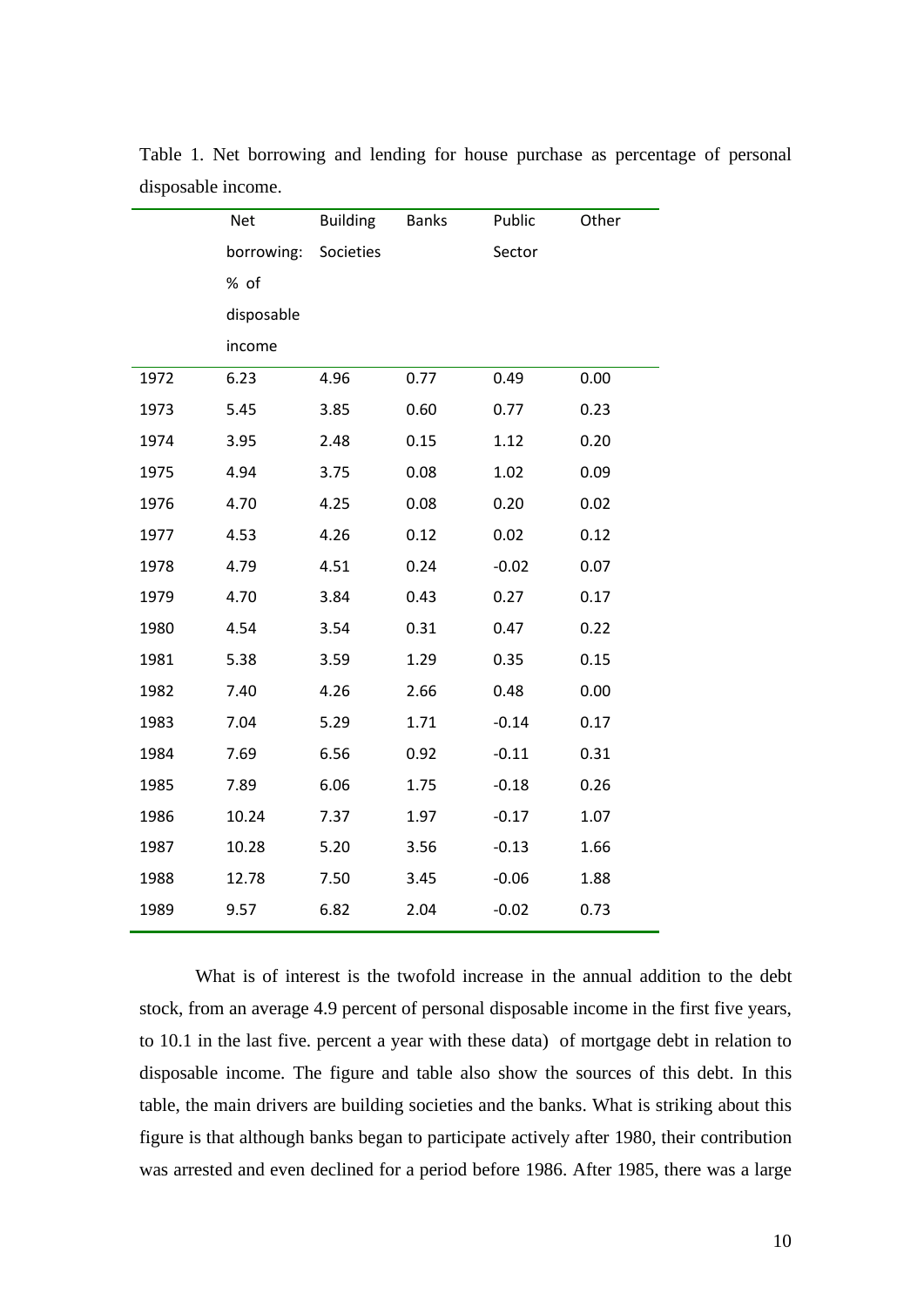increase of private lending from non-bank sources, probably mostly from shadow banks. Building societies remained predominant. Since building societies were mostly financed from deposits, this raises the question of how they were able to expand their lending so much. Finally, the public sector, which was significant in the early 1970s, went negative after 1980. These data provide the precision required to ask new questions.

Financial statistics are divided among ten sectors and two ancillary sections.<sup>[9](#page-13-0)</sup> The five time periods here reflect a combination of pragmatic and technical concerns: rudimentary flow data was compiled and published by the Bank of England (henceforth BoE) for the period from 1952-1962; 1963-1976 corresponds to a more reliable flow of funds report from the BoE; 1977-1987 represents the key period in which digital and pre-consolidated ONS data are unavailable and/or unreliable; 1987- 1996 corresponds to the period of overlap between data revised to ESA95 standards and that released under earlier formats; and data for the 1987-2010 period is already available online in ESA95 format. The importance of each phase will be discussed further in what follows.

### *Cost estimates for reconstructing the accounts*

The cost estimates below been extrapolated from a pilot study of yearly data in the Personal Sector accounts from 1977 until 1990. Data was selected from the December release of every year from 1977 to 1990, and data from the last year of release were retained.<sup>[10](#page-13-1)</sup> Several changes to the definitions of sectors and instruments throughout this period complicated the assembly, and final dataset polishing would benefit from additional technical expertise. Even so, this preliminary study gives some insight into the labour requirements for the assembly of a crude database of financial statistics. The tasks involved in assembling this subset of data were as follows:

o Book collection: *1 hour* o Scanning: *2 hours*

<span id="page-13-0"></span> <sup>9</sup> These are: Personal sector, general government, central government, local authorities, public corporations, banking sector, money stock and domestic credit expansion, other financial institutions, industrial and commercial companies, and the overseas sector. Ancillary sections include capital issues and stock exchange transactions; and exchange rates, interest rates, and security prices.  $10$  The 1982 release, for example, contained data from 1977 onward; because this represented the last

<span id="page-13-1"></span>revised panel dataset for 1977, the 1977 data was drawn from *this* release, and not from the 1977 release, which instead provided data for 1973-1976.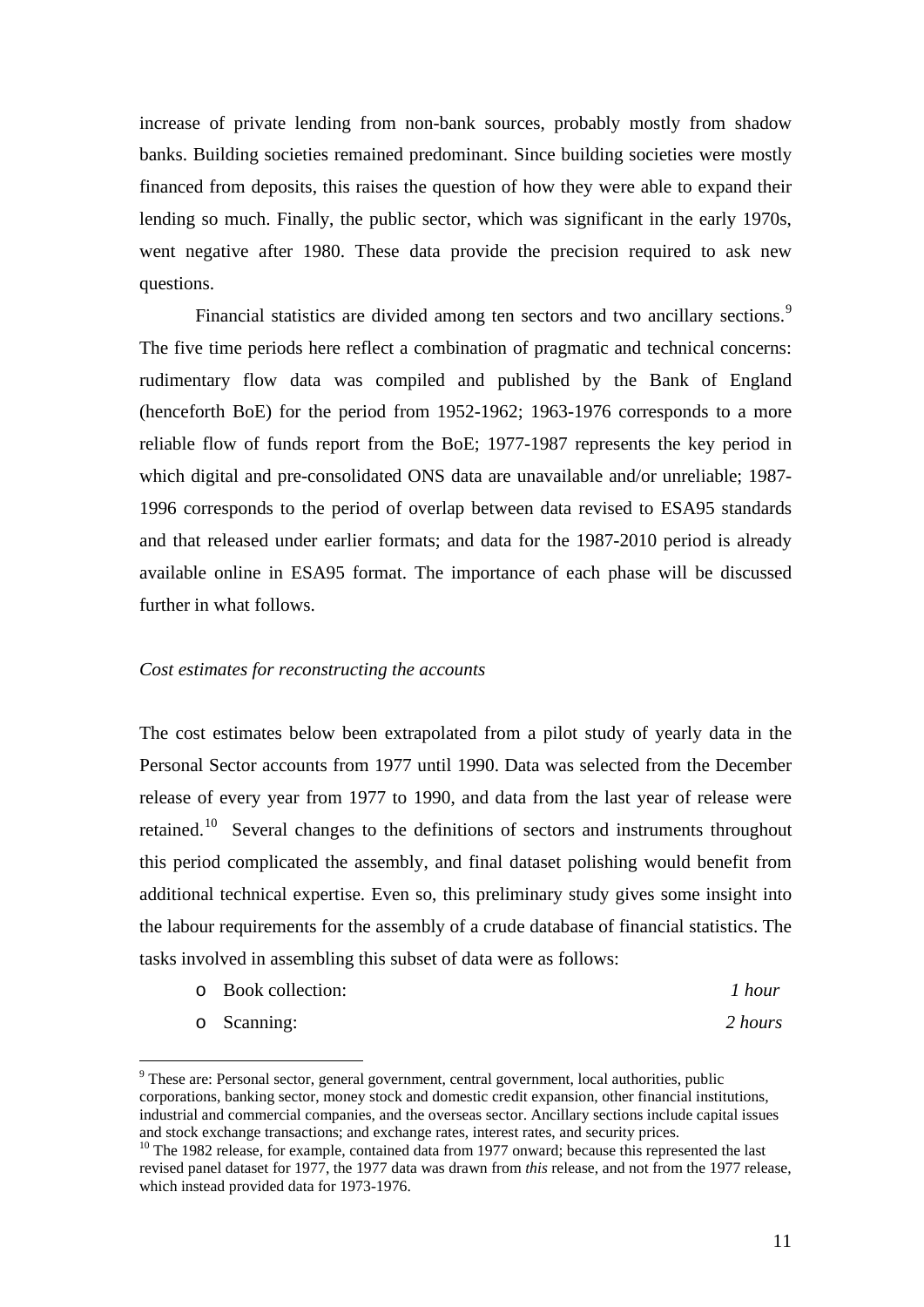| conservatively revised up to:                                 | 24 hours |
|---------------------------------------------------------------|----------|
| o Total:                                                      | 21 hours |
| o Data Assembly and Reconciliation:                           | 8 hours  |
| o Optical Character Recognition (OCR) and Digital Formatting: | 10 hours |

This pilot assembly of the Personal Sector account required partial assembly of the relevant financial account (summary tables and personal sector financial transactions), and complete assembly of the more detailed personal sector 'Sources and Uses of Funds' tables.

- Based on the above figures, completing the financial account summaries for all sectors from 1977 to 1990 would require approximately *40 hours*.
- Assembling 'Sources and Uses' tables for the three additional sectors for which they are available<sup>[11](#page-14-0)</sup> would require approximately 30 *hours*.
- Digitizing all other available financial statistics relevant to the flow of funds—not just the 'Sources and Uses' tables—would require no more than *300 hours*, given the per-page assembly rate suggested above. These hours would be approximately distributed as follows:

| O       | General government: public sector finance           | 18 hours  |
|---------|-----------------------------------------------------|-----------|
| O       | Central government                                  | 30 hours  |
| $\circ$ | Local authorities                                   | 8 hours   |
| O       | Public corporations                                 | 5 hours   |
| O       | Banking sector                                      | 80 hours  |
| $\circ$ | Money stock and domestic credit expansion           | 20 hours  |
| O       | Other financial institutions                        | 40 hours  |
| $\circ$ | Industrial and commercial companies                 | 30 hours  |
| $\circ$ | Personal sector                                     | 9 hours   |
| $\circ$ | Overseas sector                                     | 30 hours  |
| O       | Capital issues and stock exchange transactions      | 9 hours   |
| $\circ$ | Exchange rates, interest rates, and security prices | 30 hours  |
| $\circ$ | Total                                               | 300 hours |

<span id="page-14-0"></span> $11$  Public corporations, other financial institutions, and industrial and commercial companies.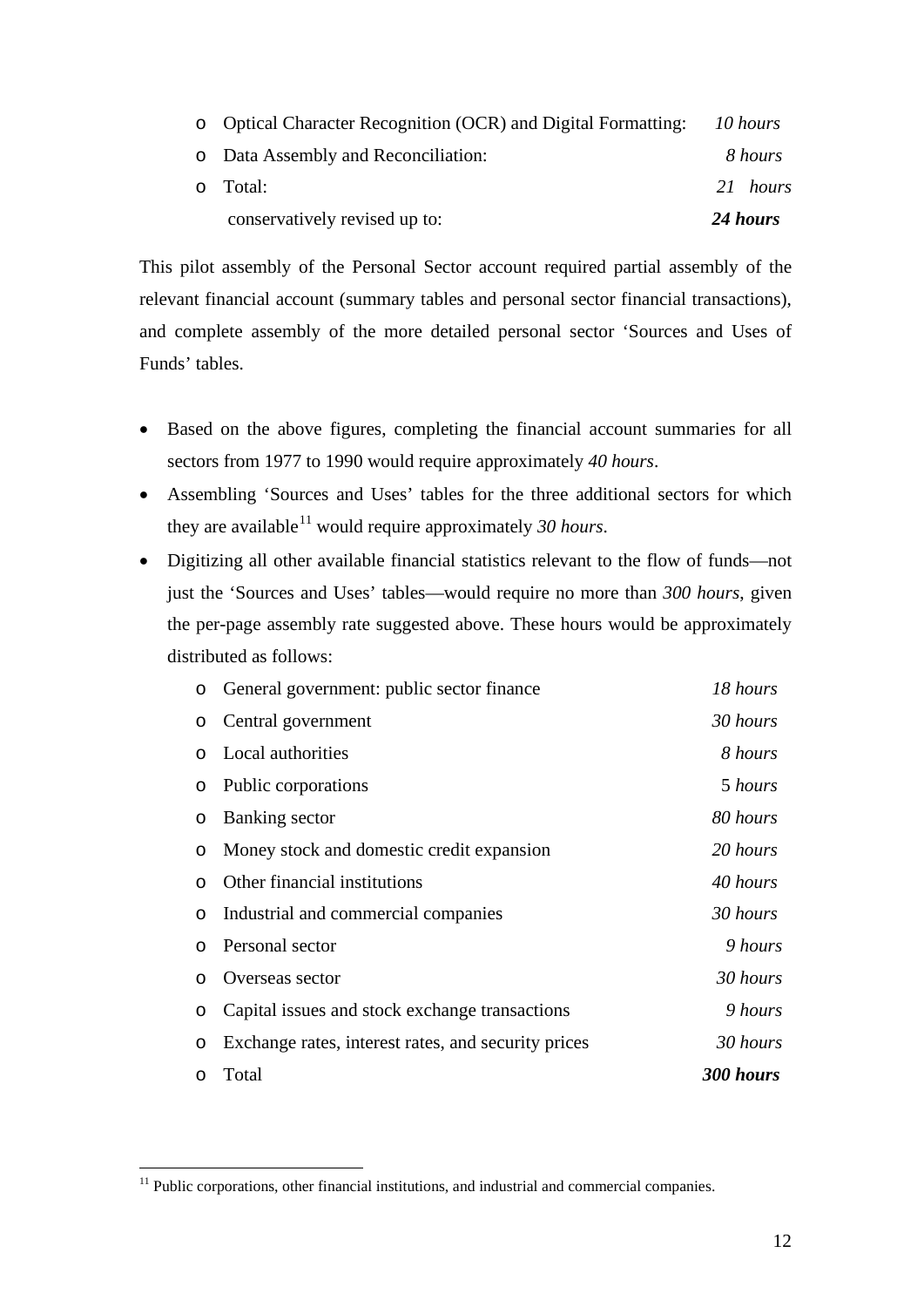These estimates are, of course, subject to considerable revision in either direction. It is likely that consolidating data for other sectors requires more complicated revision to achieve data compatibility; given the uncertainties involved in this effort, a minimum of *400 hours* should be allocated to this task.

### *Time periods*

Assembling a comprehensive flow of funds series from 1952 to the present requires working with at least four phases of data. While the period from 1977 to 1987 (outlined in the previous section) presents the greatest obstacle to data collection and digitization, other periods have unique, if lesser challenges.

#### *1952-1962*

An attempt to assemble rudimentary, if somewhat unreliable, flow of funds data from 1952 to 1970 was made in 1972 by the Bank of England. Data after 1963 is more reliably contained in the subsequent release. Digitizing this release would simply involve scanning, correcting, and organizing eleven pages of statistical information.

Time estimate: *24 hours 24 hours* 

### *1963-1976*

A 1977 Bank of England release summarizes flow of funds data for the 1962-1976 period. This release has already been partially converted to digital format.

Time estimate: *24 hours 24 hours* 

#### *1977-1987*

This period represents the bulk of necessary work: data before 1977 has already been assembled, and data after 1987 is digitally available, albeit in ESA95 format. Time estimates provided above refer to this period; the 'high aggregation' figure refers to the digitization of aggregate statistics compatible with the 1952-1976 reports; the more detailed program would yield datasets—most likely of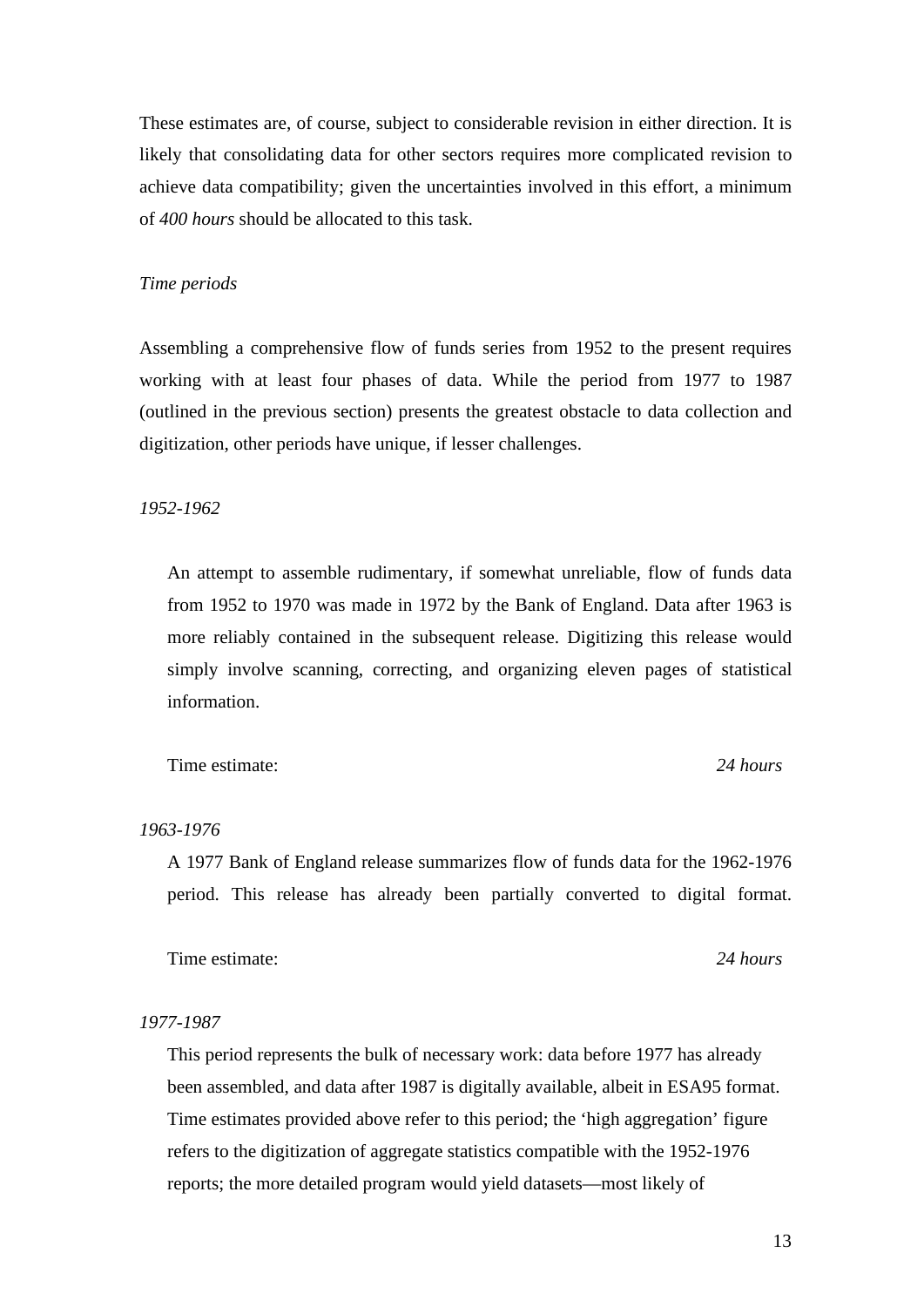unnecessary detail—beginning in 1976.

Time estimate (high aggregation): *100 hours* Time estimate (high detail): *400 hours 400 hours* 

#### *1987-1997*

Financial accounts information from 1987 to 1997 is available online in ESA95 format, and it is also available in *Financial Statistics* in pre-ESA95 format. In theory, comparing these two datasets might yield a method for approximating a correction to pre-1987 data, thereby facilitating an easy assembly of a coherent 1952-2010 dataset. Digitizing data in this period would be easy enough; it would probably require between *100* and *400 hours*, depending on the requisite degree of detail, and it would result in a comprehensive dataset of pre-ESA95 accounts from 1952-1997. The comparison of the digitized 1987-1997 dataset with the ESA95 dataset from the same period, however, would be of dubious value, and would require a level of expertise beyond that of this report's authors.

| Time estimate (high aggregation): | 100 hours |
|-----------------------------------|-----------|
| Time estimate (high detail):      | 400 hours |

#### *1987-2010 (ESA95)*

Data are available as needed—in digital and print formats—for this period. The challenge here is not in digitizing the datasets, but rather in coordinating these online datasets with those constructed for the period 1952-1976 from print sources. Assuming an end goal of complete financial statistics (with a discontinuity in reporting standards at 1987) from 1952-2010 (or the present), extracting data from online releases and organizing according to the tables from 1952-1976 remains a necessary task.

Time estimate (conservative): *40 hours*

# **Cumulative total: ~ 900 hours (~ 6 months)**

#### *Quarterly data (optional)*

One final consideration concerns the availability of quarterly data from 1963 onward. While the above calculations assume that yearly time series data would be an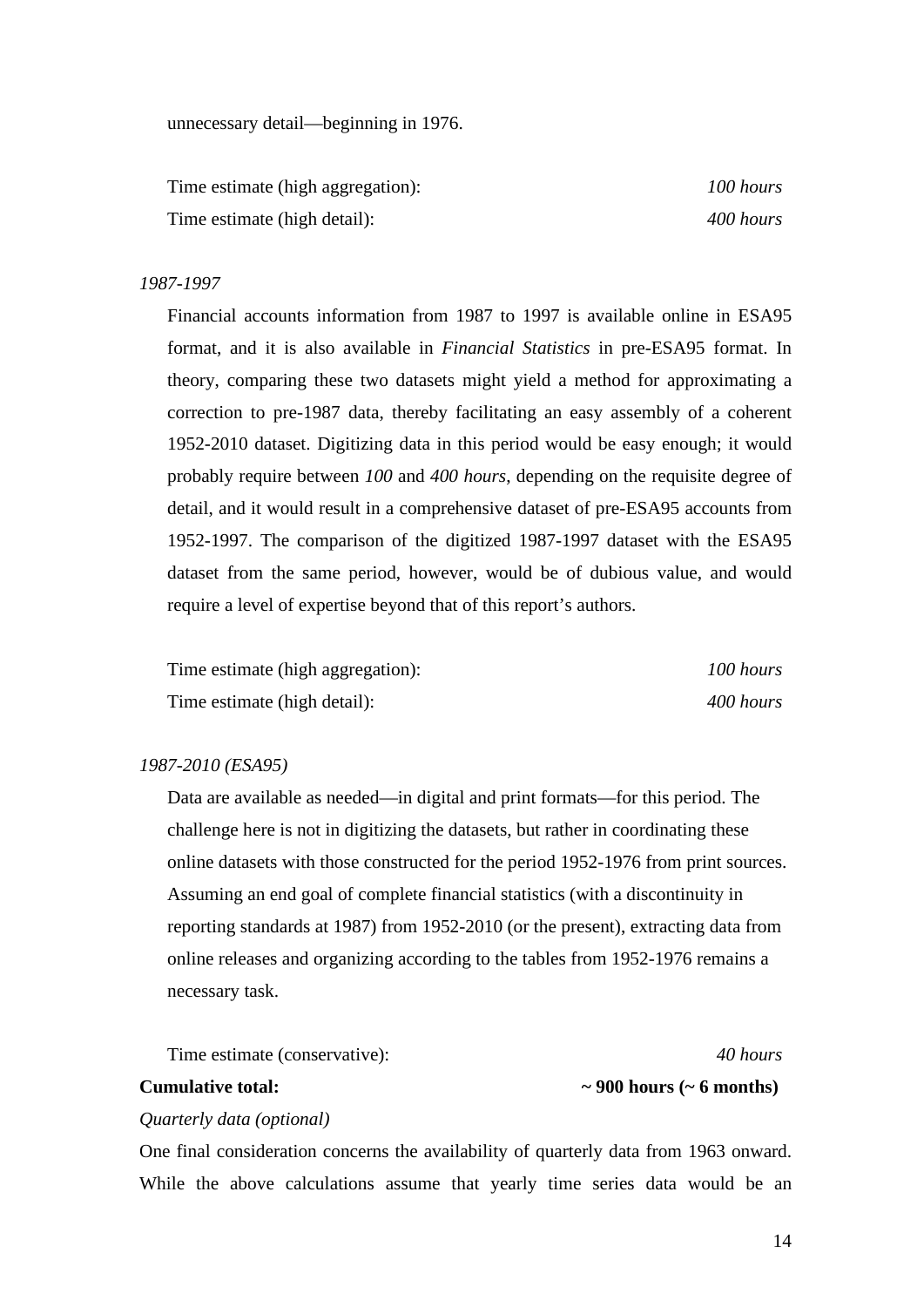acceptable starting point, the more nuanced historical view facilitated by quarterly data may be preferred. The additional effort in compiling this data would likely increase the overall data compilation time for the 1952-1987 series by roughly *100 hours*. This additional time simply reflects the effort needed to correct for OCR mistakes and organize a much larger dataset.

### **Cumulative total, including quarterly data: ~ 1000 hours (~ 7 months)**

#### *Reconciling Accounts*

Digitizing and consolidating historical financial flows data is a fairly straightforward, if somewhat labour-intensive, process. Reconciling this data across different time periods to create a coherent dataset from 1952 to the present is more complicated, but absolutely essential to the overall project of creating a meaningful set of historical time series.<sup>[12](#page-17-0)</sup> The time estimates obtained from our pilot study do not reflect the effort involved in reconciling data released according to pre- and post-ESA95 standards. Considerable expertise—including familiarity with relevant accounting practices and terminology—would be required to do so. The time allocated to the construction of one master dataset from the five semi-overlapping datasets here will depend on the level of initial expertise of the person responsible for this revision. A conservative estimate is that this reconciliation process will take at least as long as the first-stage data collection process.

#### *Post-production*

Some sort of presentation of this aggregate dataset constitutes the final stage of this project. The simplest possibility would be to make the resulting spreadsheet—most likely of considerable size—publicly available, either through the website of the Winton Institute, or through other means. Bill Martin, for example, has adopted that strategy with his own efforts to revise pre-1987 data to ESA95 standards. Implementing this approach would not require a great deal of time and effort.

A more sophisticated, and potentially more useful, approach would be to set up an independent website devoted to the project, convert the spreadsheet data to a separate SQL database, and enable time-series specific search queries by name and by

<span id="page-17-0"></span> $12$  There is, after all, a reason why the ONS failed to revise pre-1987 data to ESA95 standards: such revision can be complicated and resource-intensive.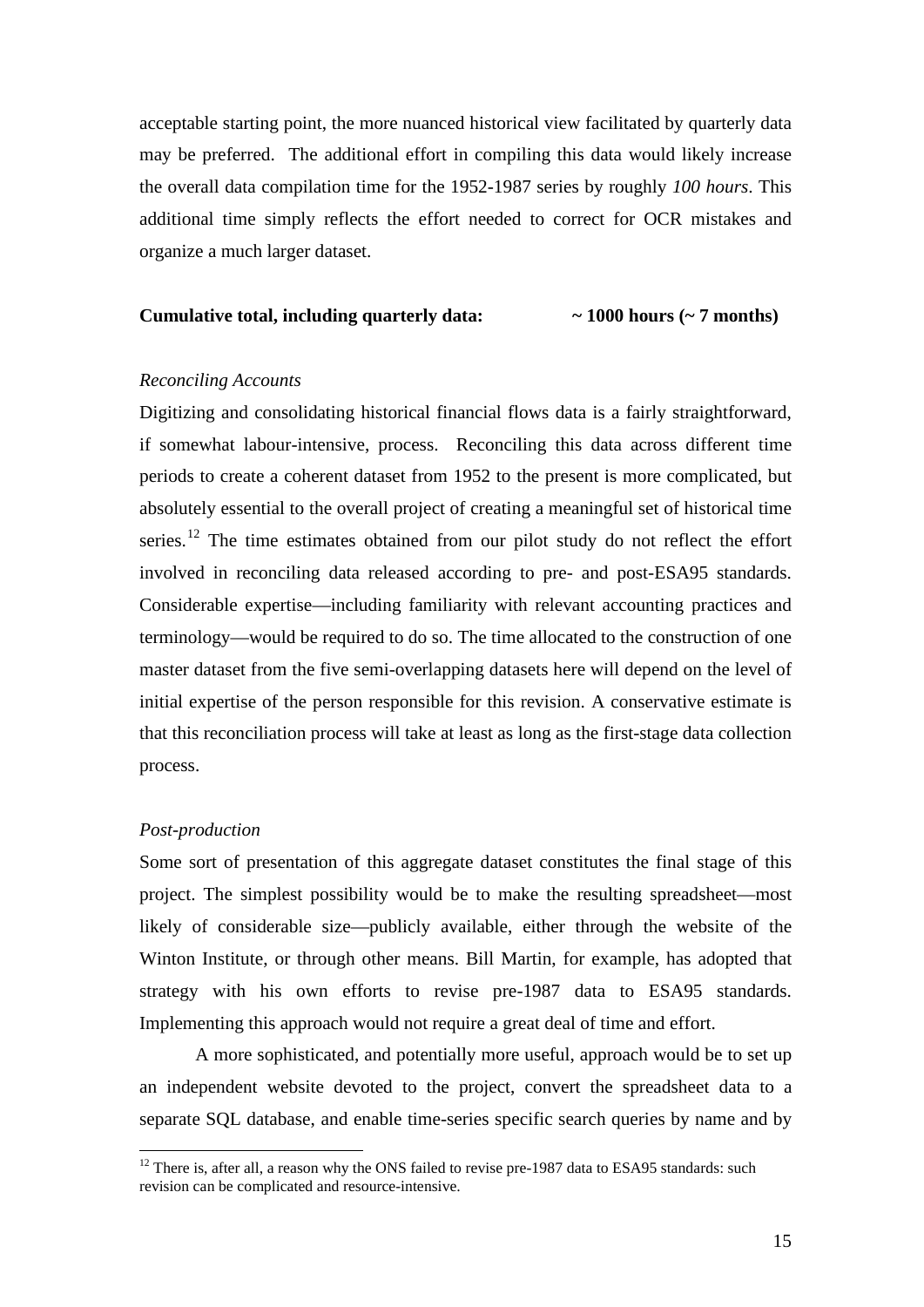series identifier. This approach would be similar to that of the US flow of funds releases, and would require roughly *40 hours* to implement by a competent web developer.

### **Cumulative total, including reconciliation: ~ 2000 hours (~ 14 months)**

#### *III: Utility of Data*

This project has clear benefits for economic historians, but historical data are also essential to understanding present economic trends and future policy provisions. For economists, flow of funds models provide the theoretical counterpart to the empirical flow of funds accounts, and they are increasingly viewed as important tools in understanding macroeconomic trends (e.g. interest rate adjustments), particularly in relation to the financial crisis (Bezemer 2011; Perraton 2009; Godley and Lavoie 2007). Historical time series are as essential to this model as they are to the development of macroeconomic theories more generally. Growing interest in the development of these models is one reason why academics are beginning to improve flow of funds data collection. For policymakers, understanding the consequences of prior government actions is impossible without readily available data, not just in the financial sector (where the majority of attention on flow of funds reform has focused), but in the personal and non-financial sectors as well. The decision to limit ESA95 dataset revisions to post-1987 data may be understandable in view of the financial constraints, but the decision to eliminate digital access to pre-1987 data, even in unrevised form, reflects a shortsighted view of the importance of historical datasets in scholarship and policy. Given the recent revision of international accounting standards—including SNA08 and ESA10—with the otherwise laudable aim of coordinating international national and financial accounts, it is more important than ever to affirm the importance of maintaining *historical* financial accounts.

#### **Future Work**

#### *Resources*

While all necessary data are available in print copies of ONS and BoE releases from 1952 to the present, further dialogue with the ONS and BoE to determine the status of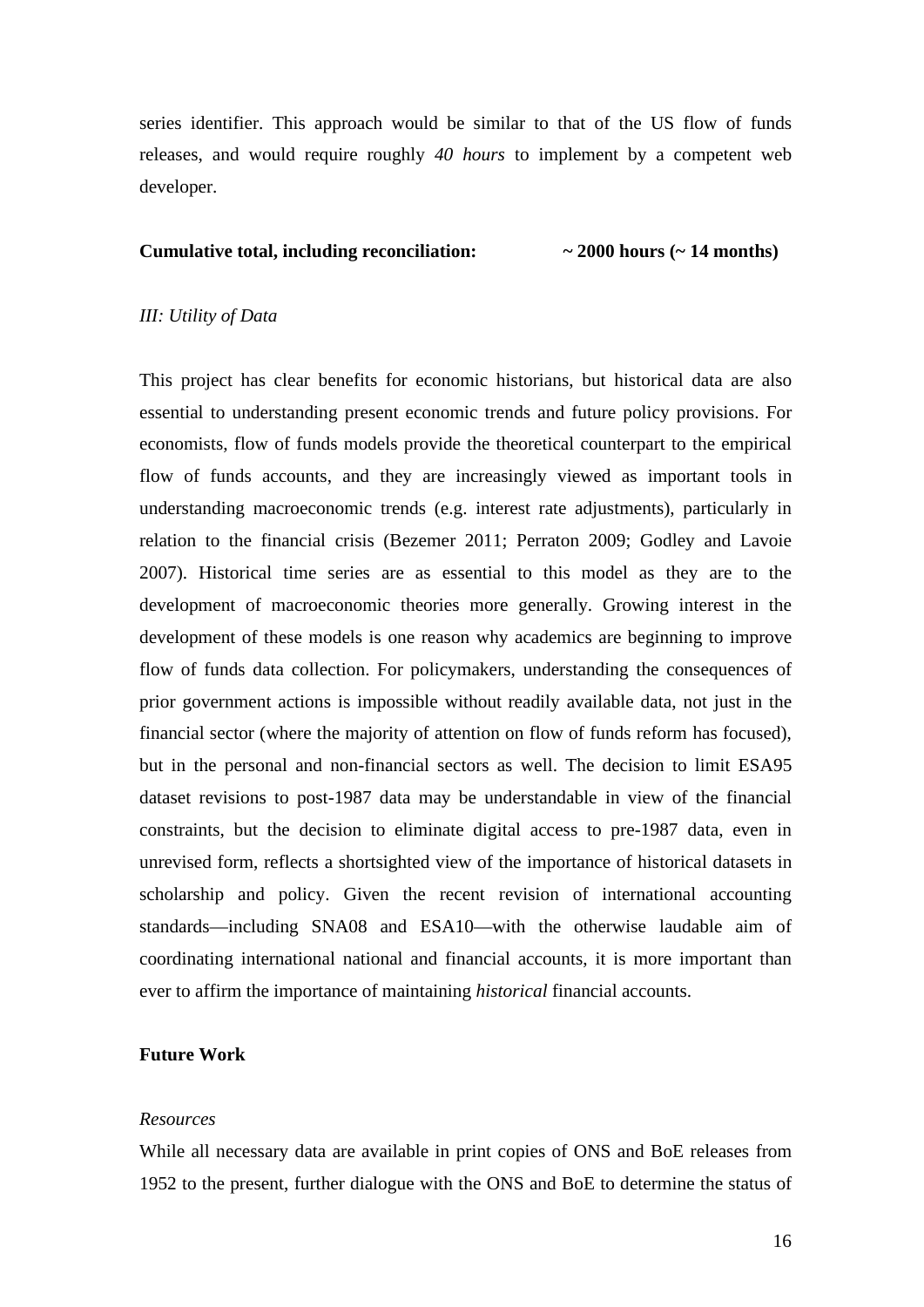pre-1987 financial accounts may be worthwhile. At the very least, the relevance of this digitization effort to the ongoing work of the ONS and BoE may compel them to offer some form of financial support. Beyond these government institutions, other interested parties—whose expertise is much larger than our own—may include Anne Harrison, Bill Martin, David Reid, and Chris Wright in statistical matters; Dirk Bezemer and Victor Murinde, among others, in academic matters pertaining to the flow of funds; and Nicholas Dimsdale and Anthony Hotson for general historical expertise. Learned societies—including the Royal Statistical Society and the Economic History Society also have an interest in the development of reliable historical statistics, and are likely to provide institutional and other support. Given the demonstrated feasibility and utility of this project, several sources of funding can be approached, including the ESRC, the Nuffield Foundation, and the Leverhulme Trust.

#### **Recommendation**

The limiting factor in the digitisation and reconciliation of historical flow of funds data in the UK is funding rather than technical expertise. The proposed project, as outlined above, is feasible within a single year of work, and it will enable significant academic and policy-oriented work that is otherwise precluded by the current unavailability of flow of funds data. In light of these clear returns to a minimal investment, we recommend that one year of funding be secured for a capable researcher to achieve three objectives:

- 1. Digitization of all flow of funds data from 1952 to the present
- 2. Reconciliation of incompatible datasets
- 3. Presentation of the resulting time series data in a searchable database

The completion of these goals will will serve the interests not just of academics and policy-makers, but also of the general public. Reliable economic analysis demands reliable data—and it is such data that the proposed project aims to provide.

#### **References (including items not cited in the text)**

Armstrong, A., and E. P. Davis. 2012. 'Financial Structure: Lessons from the Crisis: Introduction.' *National Institute Economic Review* 221 (R1). doi:10.1177/002795011222100110.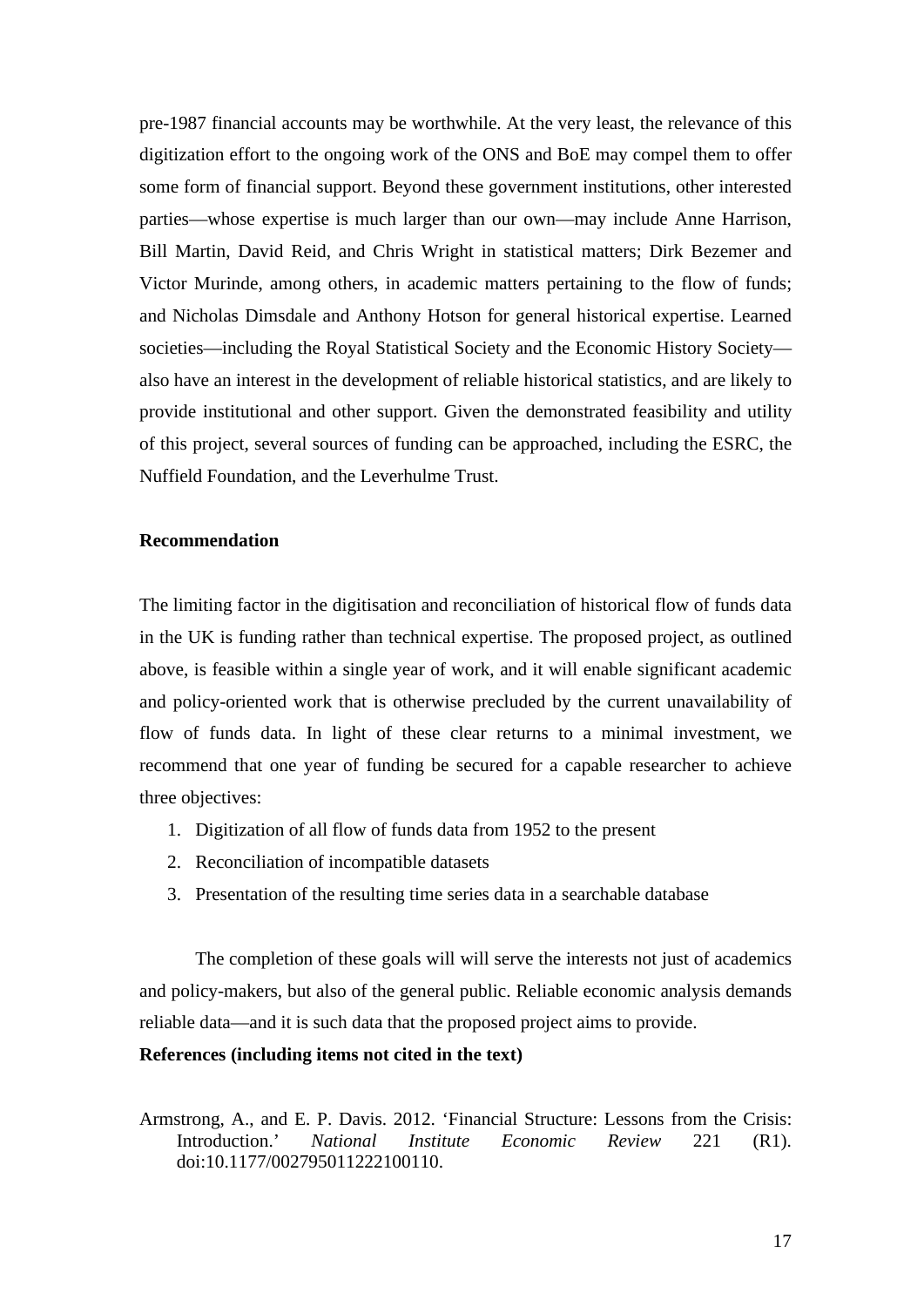- Bain, A.D. 1973. 'Surveys in Applied Economics: Flow of Funds Analysis.' *The Economic Journal* 3 (332): 1055-1093.
- Bank of England., J. Boulter, et al. 1972. *An Introduction to Flow of Funds Accounting, 1952-70*. London: Bank of England Economic Intelligence Department.
- Bank of England, 1978. *United Kingdom Flow of Funds Accounts, 1963-1976*. London: The Bank of England.
- Barbosa-Filho, N., C. von Arnim, L. Taylor, and L. Zamparelli, 2008. 'Cycles and Trends in U.S. Net Borrowing Flows,' *Journal of Post Keynesian Economics*, 30, 623–47.
- Barwell, R., and O. Burrows. 2011. 'Growing Fragilities? Balance sheets in The Great Moderation.' *Financial Stability Paper* (10).
- Baxter, M.A. 1992. 'The Production of Fully-Reconciled UK National and Sector Accounts for 1988-1991.' *Economic Trends* 469: 80-98.
	- ———. 1993. 'Fully Reconciled UK National and Sector Accounts for 1989-1992.' *Economic Trends* 481: 90-106.
- Berman, L. S. 1965. 'Flow of Funds in the United Kingdom.' *Journal of the Royal Statistical Society. Series A* 128 (3): 321-360.
- Bezemer, D. J. (2010). 'Understanding Financial Crisis through Accounting Models.' *Accounting, Organizations and Society* 35(7): 676-688.
- Bezemer, D. 2011. 'Are Stock-Flow Consistent Models The Next Paradigm?' Presentation at *Re-thinking Economics in the Light of History*, University of Groningen.
- Bonis, R. De, and A. Gigliobianco. 2012. 'The Origins of Financial Accounts in the United States and Italy: Copeland, Baffi and the Institutions.' In *The Financial Systems of Industrial Countries*, ed. R. De Bonis and A.F. Pozzolo. Berlin, Heidelberg: Springer, 15-50.
- Copeland, M. A. (1952). *A Study of Moneyflows in the United States*. New York: National Bureau of Economic Research.
- Copeland, M. A. 1962. 'Some Illustrative Analytical Uses of Flow-of-Funds Data.' In *The Flow-of-Funds Approach to Social Accounting*, I:195-238. UMI.
- Cussen, M., Brídín O. L., and D. Smith. 2012. 'The Impact of the Financial Turmoil on Households: A Cross Country Comparison.' *Quarterly Bulletin* 2: 78-98.
- Daffi, C., S. Levy, and A. Walton. 2009. 'Improving Measurement of Household Savings and Wealth.' *Economic & Labour Market Review* 3 (7): 33-36.
- Davies, C. 2009. 'Corporate Sector Balance Sheets and Crisis Transmission.' *Economic & Labour Market Review* 3 (7) (July 14): 26-32.
- Davis, E. P. 2012. 'The Evolution of Financial Structure in the G-7 Over 1997-2010.' *National Institute Economic Review* 221 (1) (August 3): R11-R22.
- Davis, E. P. 2001. 'Multiple Avenues of Intermediation, Corporate Finance and Financial Stability.' WP/01/115. Uxbridge, United Kingdom.
- Dos Santos, C. H., and A. C. Macedo e Silva. 2010. 'Revisiting 'New Cambridge': The Three Financial Balances in a General Stock Flow Consistent Applied Modelling Strategy.' In *Encontro da Associacao Keynesiana Brasileira*, 1-22.
- Duc, B., and G. Le Breton. 2009. 'Flow-of-Funds Analysis at the ECB: Framework and Applications.' *Social Science Research* (105).
- Great Britain and C. J. R. Radcliffe. 1959. *Committee on the Working of the Monetary System*. Report Presented to Parliament by the Chancellor of the Exchequer by Command of Her Majesty, August 1959. London, H.M.S.O.